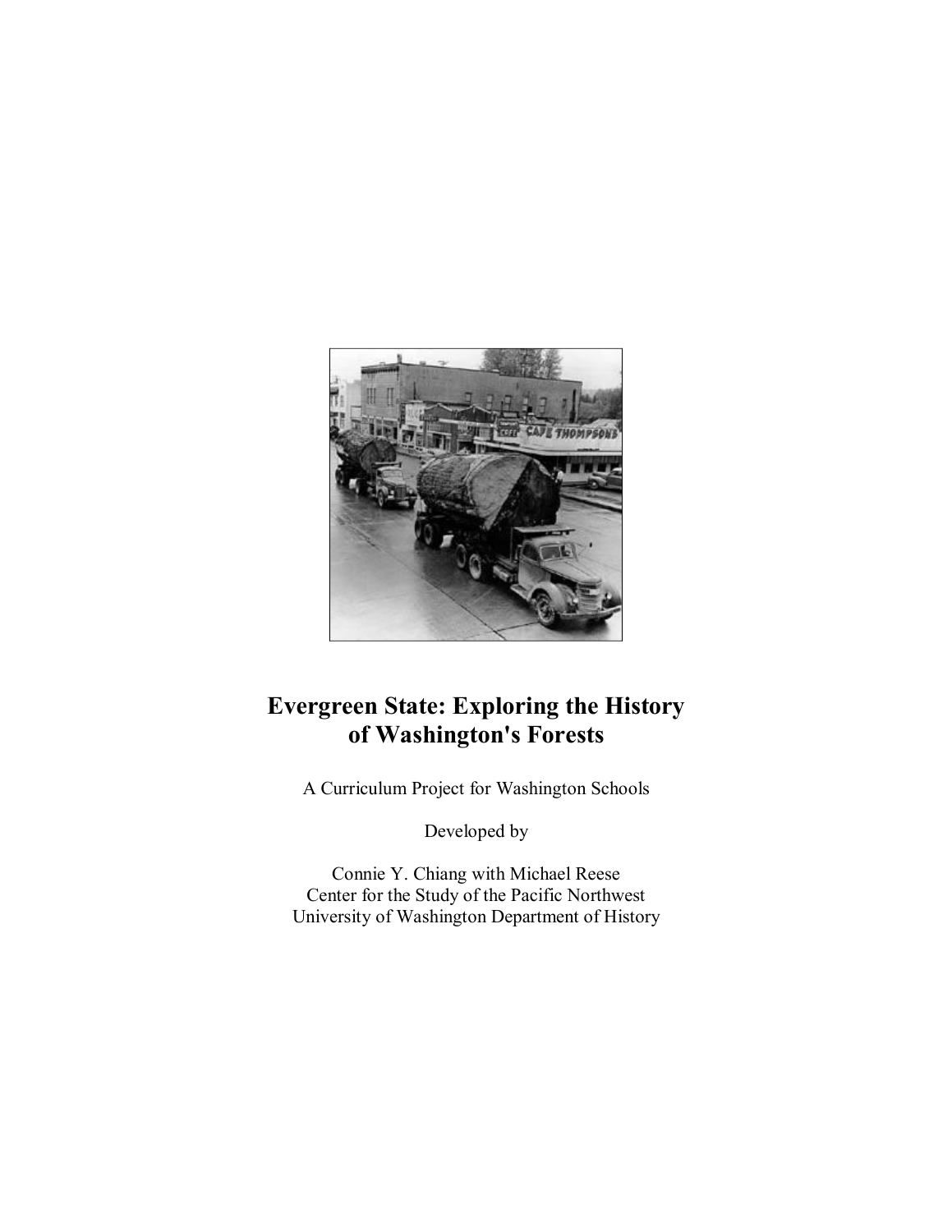# **TABLE OF CONTENTS**

- I. Introduction: How to Use this Packet
- II. Seeing the Forest for the Trees: Placing Washington's Forests in Historical Context
	- A. Washington's Forests before 1848
	- B. The Rise of the Lumber Industry, 1848-1883
	- C. Technology, Railroads, and Capital, 1883-1940
	- D. Government and Unions Enter the Woods, 1883-1940
	- E. Intensive Logging, Environmentalism, and Owls: Washington's Forests after 1940
- III. Timeline
- IV. Suggested Classroom Activities
- V. Outside the Classroom: A Bibliography of Additional Resources
	- A. Books
	- B. Videos
	- C. Internet Resources
	- D. Field Trips

### VI. List of Sources and Concordance to the Documents

- A. Early Development: Indians, Explorers, Settlers, and the Hudson's Bay Company
- B. The Rise of the Lumber Industry
- C. Technology, Capital, and the Railroad
- D. Government and Unions Enter the Woods
- E. Working in the Twentieth-Century Lumber Industry
- F. Intensive Logging, Environmentalism, and Owls: Washington's Forests after 1940

 $\mathcal{L}_\text{G}$  , and the contribution of the contribution of the contribution of the contribution of the contribution of the contribution of the contribution of the contribution of the contribution of the contribution of t

# **Section I: Introduction—How to Use this Packet**

This curriculum packet consists of information and primary documents related to the history of Washington's forests. These materials are intended to provide students with an opportunity to investigate attitudes toward and uses of this natural resource. Middle school students may find some of the documents to be challenging reading, but most of the documents could profitably be used in a middle school, high school, or university course about the history of the Pacific Northwest. Although these curricular materials deal specifically with events in Washington State, they could also furnish a useful case study for general U.S. history and geography classes. Teachers can use this packet in a variety of ways. They could use a handful of primary documents to supplement existing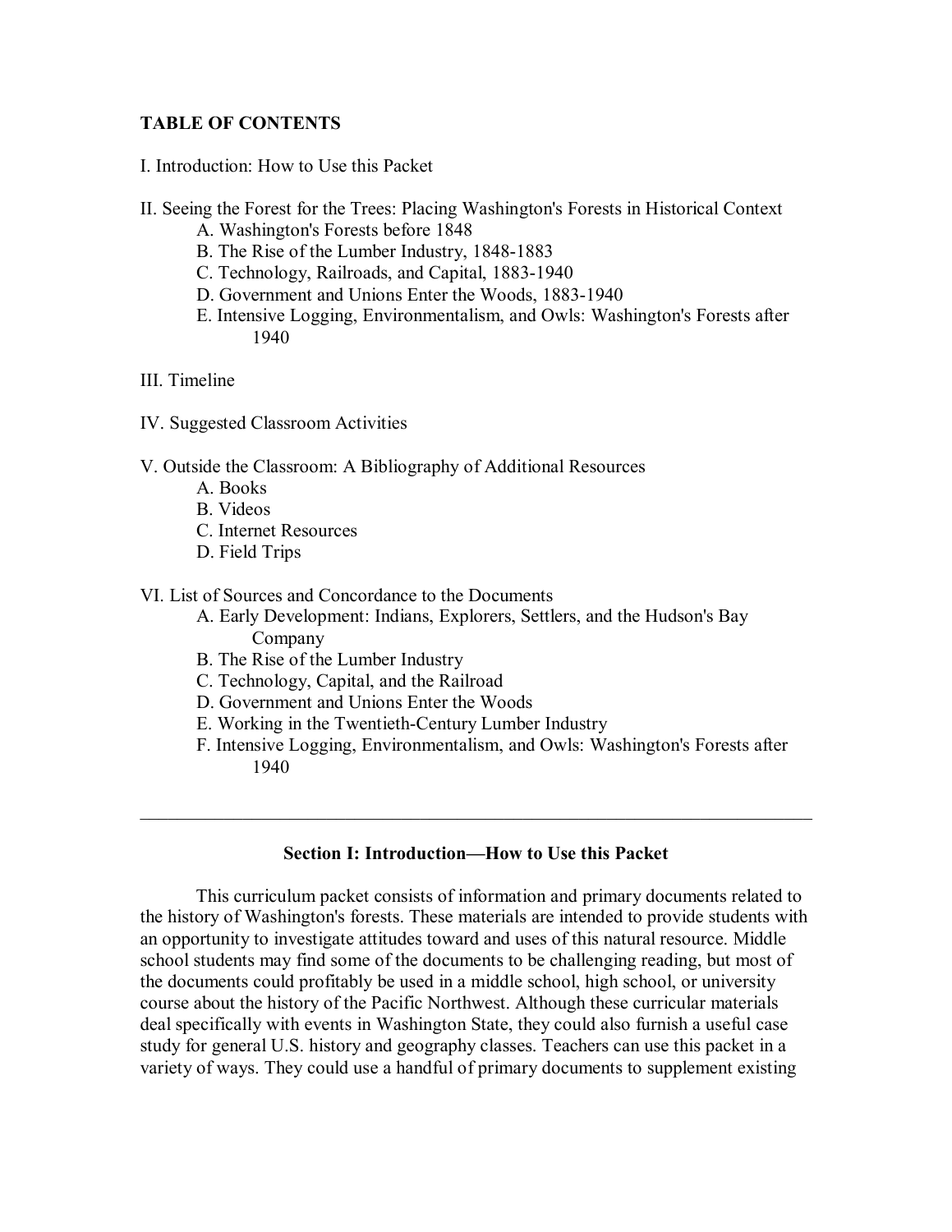readings and lesson plans. This packet also contains sufficient materials to allow teachers to create a new teaching unit lasting anywhere from a few days to several weeks.

Forests have shaped Washington's history for hundreds of years. The forests were of utmost importance to the economic development of the state, but Washingtonians also relied on minerals, farmlands, and fish stocks. In many cases, the use of one natural resource was connected to another. Forestry and agricultural activities, for instance, have often damaged Northwest salmon runs because of soil erosion and pesticide run-off. Thus, an in-depth focus on Washington's forests is intended to lead to broader consideration of the history of natural resource use in the Pacific Northwest and the United States. Students and teachers can therefore use this material as a doorway to other projects about natural resources.

The most important part of this packet is section VI. This section is a gateway to a collection of primary source documents on a wide range of topics related to forests, including the lumber industry, loggers and their unions, government forestry policies, and environmentalism. Testimonies from early explorers, pioneers, and lumber executives allow students to examine how people's expectations of Washington's forests changed over time. Photographs of logging operations and letters, diaries, and reminiscences from loggers give students the opportunity to assess the dangers and appeals of working in the woods. Papers from environmental organizations and government agencies let students explore how these groups approached the management of the forests. These documents thus offer many different points of view on Washington's forests. The other parts of the packet contain materials to help teachers use the documents in the classroom. Section II is an essay designed for teachers; it examines the forces and events that shaped Washington's forests from the late 18th century to the present. Section III is a time line designed to help orient students to the basic chronology of Washington's forest history. It will also help students place the documents in a particular time period. Suggestions for classroom activities based on the primary documents can be found in section IV. In addition, section V presents a bibliography of resources that could be used

to supplement the documents in this packet. This bibliography lists books, videos, and Internet resources that teachers may find useful; it also describes possible activities outside the classroom, including field trips to museums and guided visits to forest sites.

# **Section II. Seeing the Forest for the Trees: Placing Washington's Forests in Historical Context**

 $\frac{1}{2}$  ,  $\frac{1}{2}$  ,  $\frac{1}{2}$  ,  $\frac{1}{2}$  ,  $\frac{1}{2}$  ,  $\frac{1}{2}$  ,  $\frac{1}{2}$  ,  $\frac{1}{2}$  ,  $\frac{1}{2}$  ,  $\frac{1}{2}$  ,  $\frac{1}{2}$  ,  $\frac{1}{2}$  ,  $\frac{1}{2}$  ,  $\frac{1}{2}$  ,  $\frac{1}{2}$  ,  $\frac{1}{2}$  ,  $\frac{1}{2}$  ,  $\frac{1}{2}$  ,  $\frac{1$ 

Washington's forests have always been a prominent element of its history. Until the past 120 years, tall and dense stands of Douglas fir, hemlock, spruce, and cedar blanketed most of the area from the crest of the Cascade Range to the water's edge. Ponderosa pines were prevalent in areas east of the summit of the Cascades. The presence of these trees has shaped Washington's economic development for decades. The forests have helped define the identities of many Washingtonians and have served as a symbol for the Evergreen State. Nonetheless, the long history of Washington's forests demonstrates that there has never been a simple, singular vision for this resource.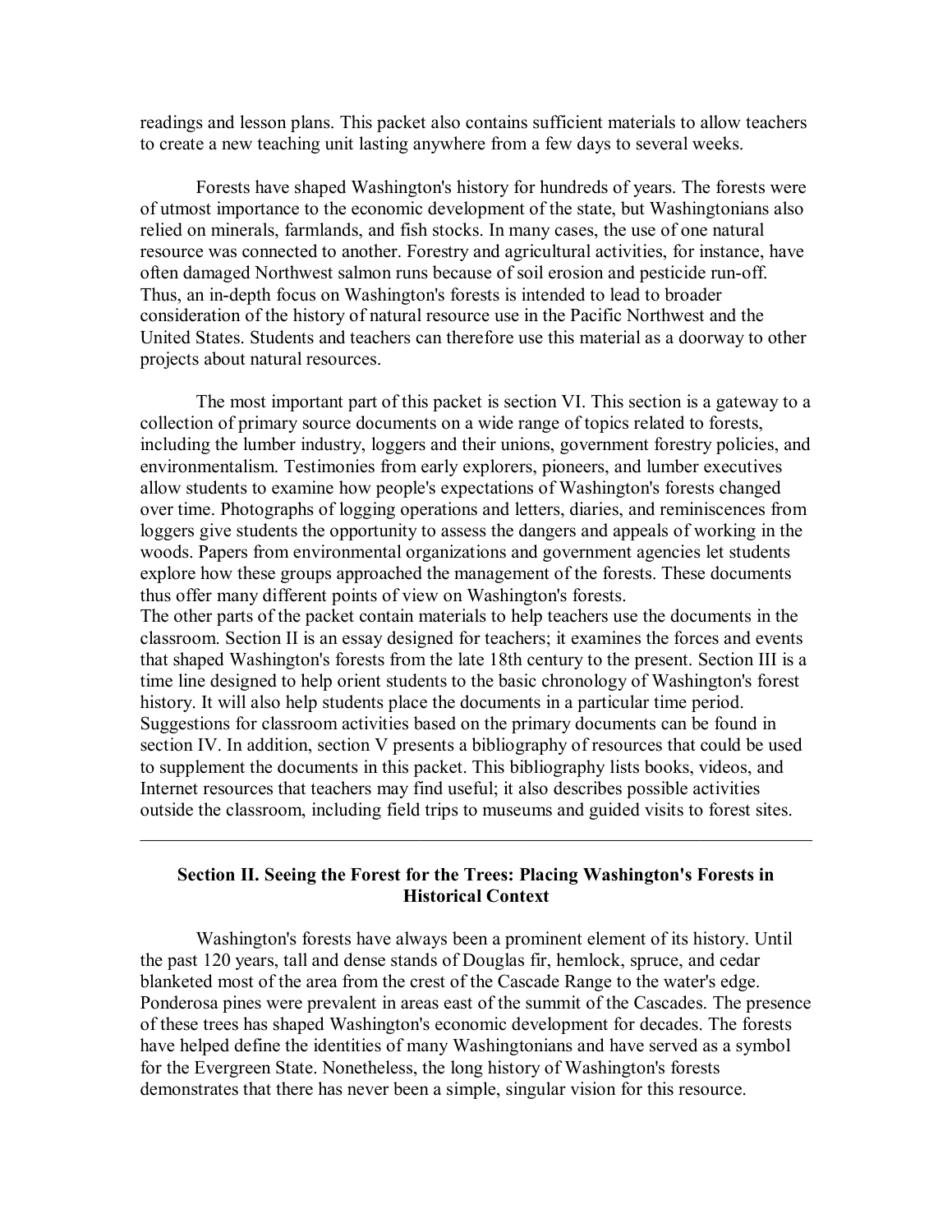Attitudes toward and uses of the trees have changed dramatically over time. Washington's forests have been—and continue to be—contested and coveted by many competing groups and individuals.

The history of Washington's forests can be divided into four broad periods. Until 1848 the vast forests sustained several Indian tribes and fascinated Anglo explorers. During this first period the lumber industry was still in its infancy, with the Hudson Bay Company erecting the first mill in the Pacific Northwest at Fort Vancouver in 1828. The beginning of the California Gold Rush in 1848 brought the second phase. At this time several outside investors, most from San Francisco, built mills along Puget Sound, propelling the lumber industry into the dominant role in the area's economy

The third era, from 1883 to 1940, produced technological developments and large capital investments, which allowed lumber companies to intensively log areas they could not reach before. The expansion of the railroad to the Northwest fueled this process. This period of time was also characterized by the increasing involvement of government and labor in the lumber industry. Government implemented many reforms to ensure that the supply of trees would not be depleted in the future, and it preserved some forested areas from further development. Labor unions also became active, demanding higher wages and better working conditions. The last phase, from 1940 until the present, brought a decline in the lumber industry's relative importance to Washington's economy. Even as timber harvests reached record levels during and after the Second World War, the industry lost its position as the state's largest employer. The postwar years also witnessed the growing power of the environmental movement, which sought to keep loggers out of large sections of Washington's forests.

#### **A. Washington's Forests before 1848**

Although Indian peoples did not harvest trees at the rapid rate of later lumbermen, they did actively manage the forests. Many Indian groups along the Puget Sound and the Pacific Coast used wood for harpoons, baskets, and mats. The red cedar was particularly important for the construction of homes and canoes. James Swan, a visitor to the Northwest in the mid-19th century, described, in intricate detail, the labor involved in canoe construction (see document 3). In addition, Indians set annual forest fires in order to encourage the growth of certain food crops. For instance, the Salish who inhabited Whidbey and Camano Islands burned the forest underbrush to increase the supply of berries and camas. Setting fires also improved hunting opportunities by maintaining and augmenting the amount of open land used by game animals. Out of the forests, the Salish and other Northwest Indian peoples actively created an environment that sustained their communities.

Many white explorers made special note of the vast stands of trees in the Pacific Northwest. The extent of the forests and the height of the trees amazed them. Aboard the Discovery, British explorer George Vancouver traveled along the southern shore of the Strait of Juan de Fuca in 1792 and described the landscape as "luxurious." "The whole had the appearance of a continued forest extending as far north as the eye could reach,"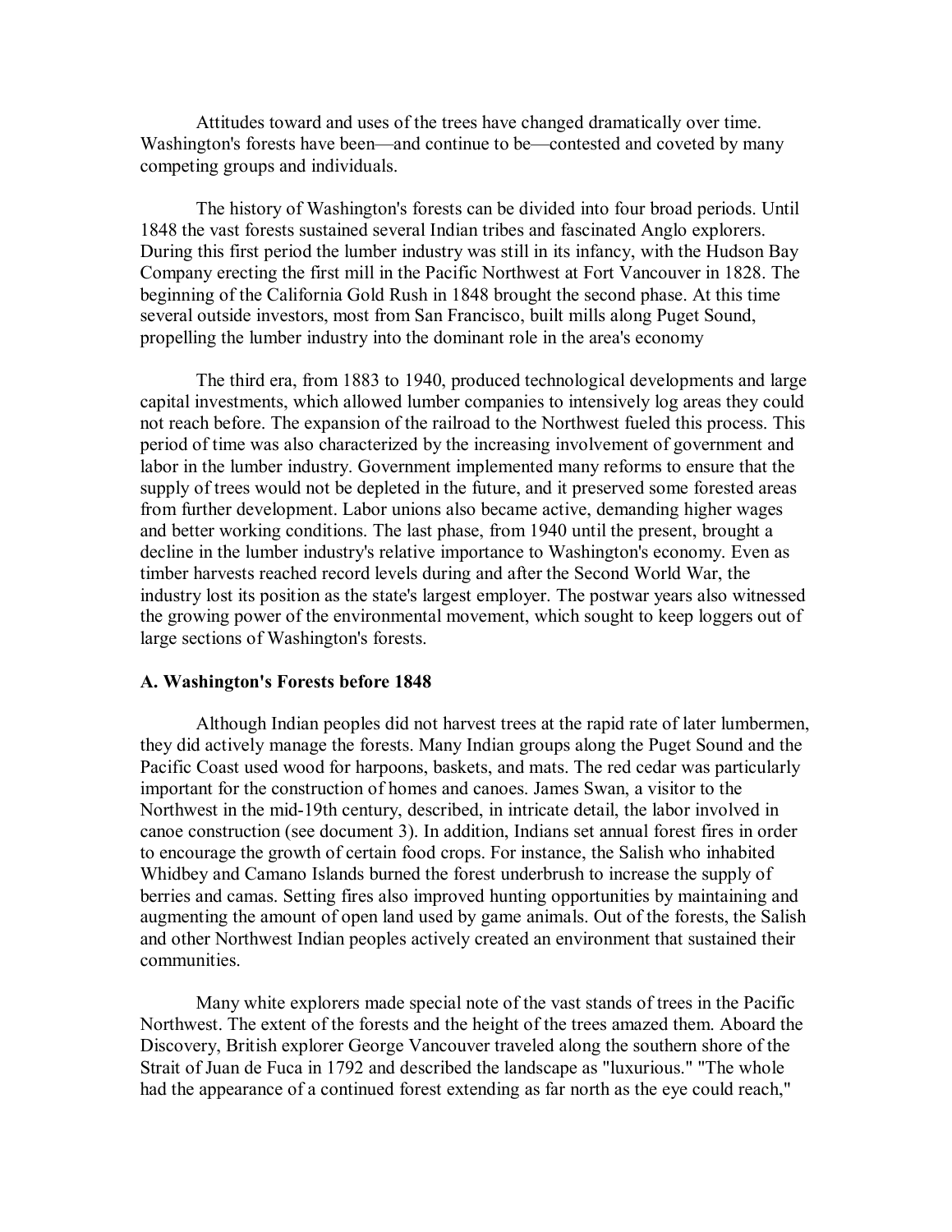he wrote, "which made me very solicitous to find a port in the vicinity of a country presenting so delightful a prospect of fertility." Vancouver described other parts of the Puget Sound region as "inpenetrable wilderness of lofty trees, rendered nearly impassable by the underwood, which uniformly incumbers the surface." As Commander of the United States Exploring Expedition of 1838-1842, Charles Wilkes visited the Northwest and made similar observations (see document 2). As he traveled through a "gigantic fine cedar forest" near the Nisqually River, he encountered trees that "although they are sapplings, were 6 feet in diameter and upwards of 200 feet in height." He stated, "I could not control my astonishment" at the size of the trees.

Such accounts attracted white entrepreneurs and settlers bent on using the forests for profit. The Hudson's Bay Company (HBC) was the first significant developer of the region's timber resources. In 1825 George Simpson, governor of the HBC's operations in North America, transferred the company's regional headquarters to Fort Vancouver, 80 miles above the mouth of the Columbia River. Because HBC ventures focused on the fur trade, Simpson found that ships and men were idle during the off-season. To utilize the company's resources year-round, he initiated the construction of a lumber mill at Fort Vancouver and expanded the firm's activities to the lumber trade in 1828. The HBC shipped much of its lumber to Hawaii, where missionaries and merchants needed building material. In little time, lumber gained a prominent place in HBC operations. However, after Great Britain gave up its rights to the mainland south of the 49th parallel in 1846, the company eventually sold its forts in the lands that became the Oregon and Washington Territories of the United States. Americans began to develop Washington's lumber industry where the HBC left off.

### **B.** The Rise of the Lumber Industry, 1848-1883

Beginning in 1848, the California Gold Rush created a huge surge in lumber production on Puget Sound, which boasted great stands of timber and deep, safe anchorages. Puget Sound sawmills provided San Francisco and other boomtowns with much-needed building material. By the mid-1850s, there were over two dozen mills in Puget Sound, many built by San Francisco investors, such as Andrew Jackson Pope, F. C. Talbot, William Renton, and Asa Mead Simpson. Many of these investors had roots in older lumbering regions, such as Maine. Pope and Talbot built the Puget Mill Company at Port Gamble in 1853. William Renton opened a mill at Port Blakely the same year. Many smaller mills opened along the shores of Puget Sound and Grays Harbor in the years that followed. By 1860 the Northwest lumber industry was centered in western Washington. Although there were many logging operations, their impact was initially limited: until the 1880s the cost of transporting logs over land confined logging to areas within a mile or two of the water's edge.

To keep their Puget Sound mills running efficiently, lumber companies often established mill towns, where they were virtually free from the interference of the government, competitors, and labor organizers. Caroline Leighton, a writer who traveled around the Pacific Coast from 1865 to 1881, described the conditions in Washington Territory's mill towns as "feudal" because "these great mill-owners have such authority in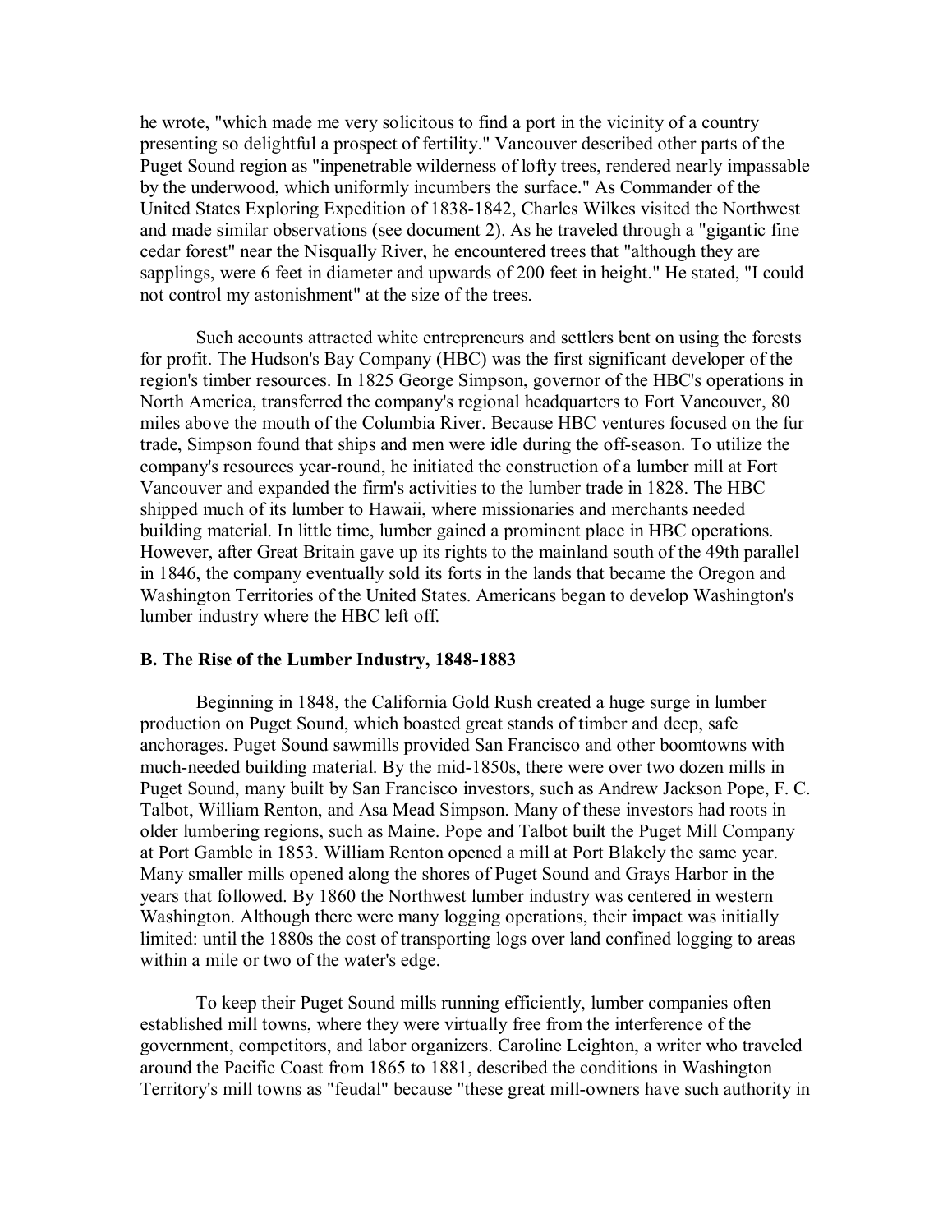the settlements." However, lumber firms concerned about the stability of their workforce tried to provide reasonable accommodations for their workers. The typical mill town consisted of a sawmill on the waterfront, a company store, a manager's house, cottages for married workers, and a hotel for single employees and visitors. Most mill towns also had a school, a church, a saloon or two, and a baseball field. Millworkers received reasonably high wages and agreeable food (see document 11). Although the mill owners provided for basic needs, the workers' lives were extremely isolated. The towns were mostly male worlds with little entertainment and limited contact with other communities. Not surprisingly, gambling, drinking, and fighting were common pastimes in mill towns.

Other workers lived in transitory and fairly primitive logging camps. After a timber cruiser surveyed an area and found a good logging location, the boss logger—the manager or owner—obtained a title to cut the trees and moved to the locale with his crew. They set up a camp, consisting of rudimentary bunkhouses and mess halls. There was often a main building split into two rooms, one for sleeping and one for cooking. To keep warm and eliminate the dank conditions, there was a round iron stove in the center of the bunkhouse. The camps were temporary and portable; when the timber was cut in one area, the camps relocated to new forests. These places also lacked any semblance of family life, as almost all the workers were single men who migrated from camp to camp. (Document 34 and document 35 are photographs of lumber camps.)

Whether they lived in established mill towns or transitory logging camps, lumber workers performed demanding and dangerous work. Fallers, working in pairs, cut the trees by hand using axes and crosscut saws (see document 9). They had to use great care to make the trees fall in the proper direction in order to prevent breakage and to place the timber in the best position to be hauled. After the trees had been felled, buckers stripped the bark from the logs and sawed them into suitable lengths. Another set of workers then placed the logs onto oiled skids—small planks or logs—and hauled them to the main skidroad, where bull teams of oxen would yard—drag—the logs to the mill or to a landing on a river or the Puget Sound (see document 13 and document 14). If the logs arrived at a water landing, boom men sorted the logs and formed them into rafts, which ships towed to the mills (see document 38). Millworkers took the logs out of the water, sawed them at the steam-powered mills, and loaded them aboard vessels bound for California, Hawaii, Australia, or other destinations along the Pacific. Loading lumber was a time-consuming process, often performed by Native American laborers. The lumber industry often used an ethnic and racial hierarchy to allocate various tasks. Falling and millwork paid the best, and these jobs were generally reserved for whites born in North America or northern Europe.

The lumber industry sustained many Washington Territory residents, but other Anglo settlers grew resentful of the dominance of the San Francisco-based timber firms because they wanted Washington to be a self-sufficient commonwealth of farmers. The forests, however, served as a decisive obstacle to their homesteading dreams. To make room for farms, settlers had to log the dense forests. Cut-over areas were sold as farmland, although many so-called stump farmers eventually gave up after trying to grow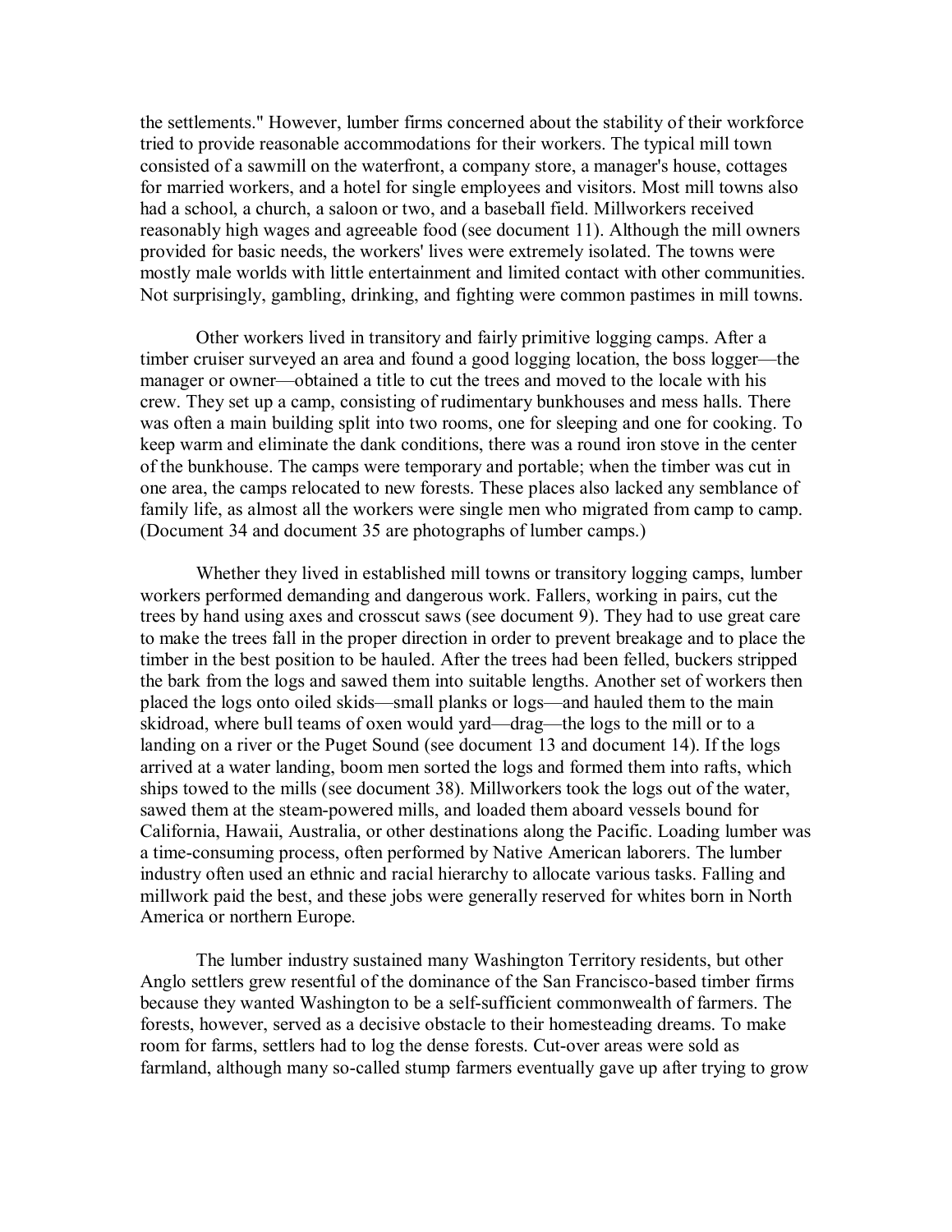crops with little success. Settlers learned quickly that Washington's heavily forested areas could not be converted into an agrarian paradise of small, prosperous farmsteads.

Because it was clear that Washington's forests would not easily give way to bountiful farmlands, some boosters emphasized that the territory's future would be sustained by its "inexhaustible" supply of timber. Asa Mercer—who settled in Seattle, became president of the territorial university, and served in the upper house of the territorial legislature—published a promotional guide to Washington Territory in 1865. He appealed to prospective emigrants by touting the region's burgeoning lumber industry and the expanding markets for timber. "Here is now a great trade in lumber," he remarked, "and every year will see it increase" (see document 5). Similarly, Ezra Meeker, another early settler in Washington Territory, described the region's infinite timber resources, noting, "We need have no fear that [the supply] will ever be exhausted" (see document 6).

As the lumber industry expanded, political and economic conditions encouraged fraudulent land practices. Federal regulations prohibited the removal of timber from public lands, but many mills ignored such mandates, particularly since government agents were scarce. In the late 1850s the federal government sent U.S. Attorney John Jay McGilvra to Washington Territory to combat the illegal cutting. After realizing that he could not stop the logging of public lands, McGilvra created a system to regulate the process: mill companies pled guilty to the theft of public timber and were charged a modest fine of 15 cents per 1,000 board feet they cut. The government again tried to end corruption by passing the Timber and Stone Act of 1878. This legislation allowed residents of Washington, Oregon, California, and Nevada to acquire 160 acres of timber or mineral land at \$2.50 per acre. Corporations could not file such timber claims because the law was designed to help farmers, but enforcement was inefficient, and lumber companies used the law to amass substantial landholdings. In the words of the historian Richard White, the Timber and Stone Act "had loopholes so large that entire crews of sailing ships walked through them and filed on timber claims that they immediately sold to the mill companies."

Out of self-interest, the Northern Pacific Railroad took matters into its own hands and launched a campaign against illegal logging on the public domain. In 1864 the federal government had agreed to subsidize the construction of the railroad. It received a twenty-mile-wide strip of land on alternate sections (in a checkerboard pattern) for each mile of track laid in the states and a 40-mile strip for every mile of track in the territories. The Northern Pacific tried to locate its track through heavily timbered areas to maximize the value of its land grant. Because it stood to acquire so much valuable federal land, the railroad worried about timber theft. With the help of the attorney Hazard Stevens, the son of Washington Territory's first governor, the Northern Pacific convinced the government to strengthen its efforts to catch timber poachers in the 1870s. Although illegal cutting did decline, the continued prevalence of corruption was demonstrated by the fact that the railroad later fired Hazard Stevens after he was accused of taking bribes and allowing mill companies to log government and railroad land.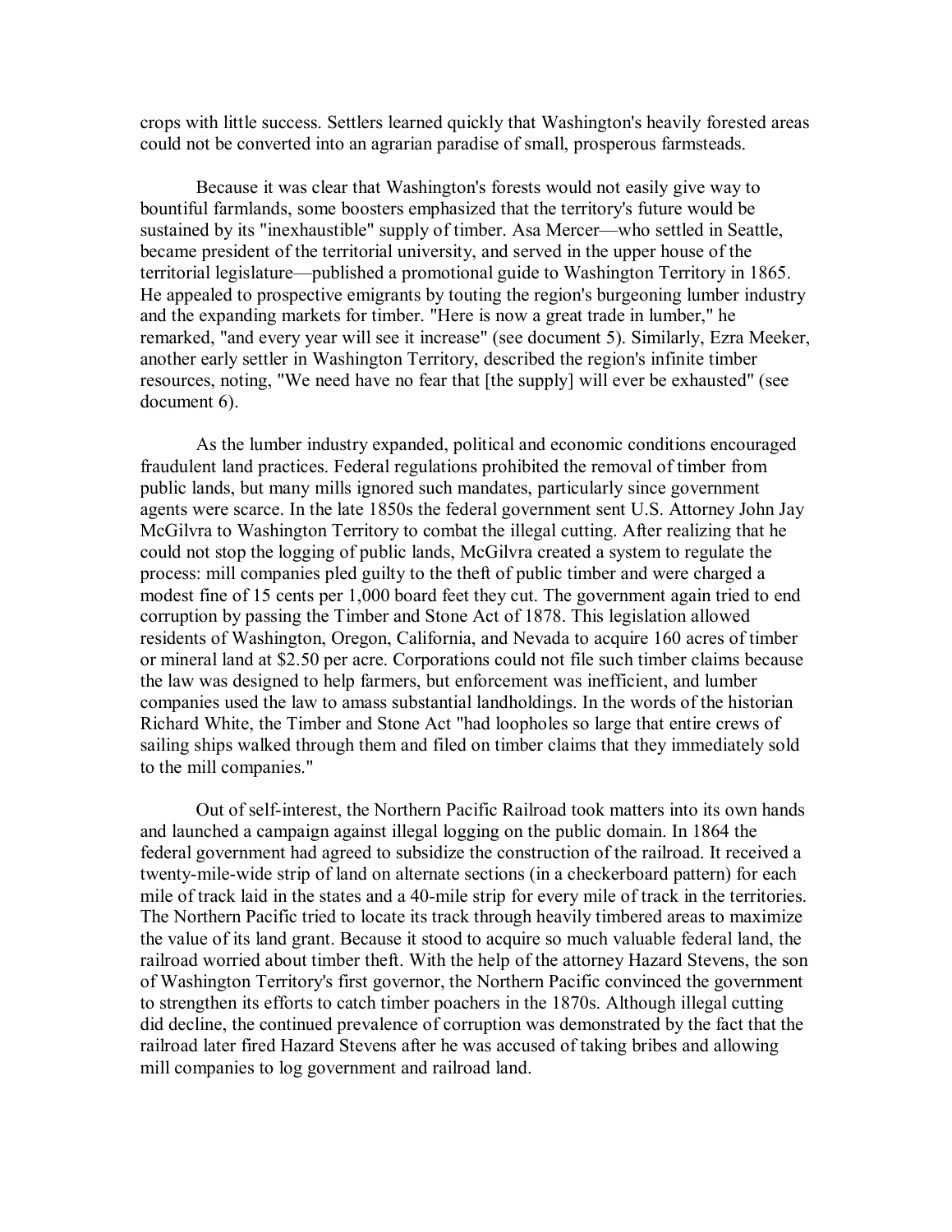### **C. Technology, the Railroads, and Capital, 1883-1940**

In the 1880s the railroads gained even more power in the lumber industry. When the Northern Pacific completed its transcontinental line in 1883, it owned 7.7 million acres in Washington Territory, a figure that constituted 18 percent of Washington's land area. The railroad initially reached its Tacoma terminus by way of Portland, but in 1887 it opened a direct route across the Cascade Mountains to Tacoma, providing efficient transportation to Puget Sound mills. The Great Northern Railroad quickly followed suit, finishing its line to Seattle in 1893. The arrival of the railroads was a significant development, allowing Puget Sound firms to sell lumber in eastern markets. The railroads also brought new settlers to the Pacific Northwest, which stimulated a building boom that depended on more lumber. Moreover, traditional lumbering centers around Puget Sound, such as Port Gamble and Port Blakely, lost some of their influence. New timber centers developed around Tacoma and Grays Harbor, and the new mills used the railroads to ship lumber to an expanded national market.

During the 1880s the lumber industry was also transformed by major technological developments, particularly the donkey engine, patented in 1881. As forests right next to the water became relatively scarce and logging moved inland, it became apparent that bull-team logging had to be replaced by a more efficient method. Consisting of a small steam engine set on skids and attached to a winch, the donkey engine pulled logs from the woods with cables (see document 15). It moved logs much faster and for longer distances than did oxen and horses. Thus, the donkey engine enabled companies to halve the cost of log removal. Sometime after 1905 loggers developed a new way to use donkey engines. Instead of yarding logs across the ground, workers could use donkey engines to haul logs through the air by suspending cables and pulleys from the top of a tall tree called a spar tree. This technique was called high-lead logging (see document 18) and document 19). It made yarding even more efficient and allowed firms to cut trees on steep slopes and in narrow valleys. However, the process of moving huge logs through the air above workers' heads also increased the number of industrial accidents.

The development of narrow-gauge logging railroads was another important innovation. Though the donkey engine enabled loggers to haul logs considerable distances, there was no efficient way to move logs from the deep woods. Many mill owners wanted to harvest this timber in order to increase the timber supply and counteract rising prices. In the 1880s a few mills began to build logging railroads, opening up new stands of timber that were previously inaccessible because of the rugged terrain and the distance from the water (see document 16). Both the donkey engine and the logging railroads made mechanical power indispensable to the lumber industry. New technology, however, also ensured the dominance of large logging companies because small operations could not afford the new equipment (see document 17).

New technologies and railroad expansion reached the Pacific Northwest as lumber companies depleted the Great Lakes timber supply. The timber giants of the upper Midwest looked to expand their operations westward, as indicated by the establishment of the St. Paul & Tacoma Lumber Company in 1888. Chauncey Griggs, a Minnesota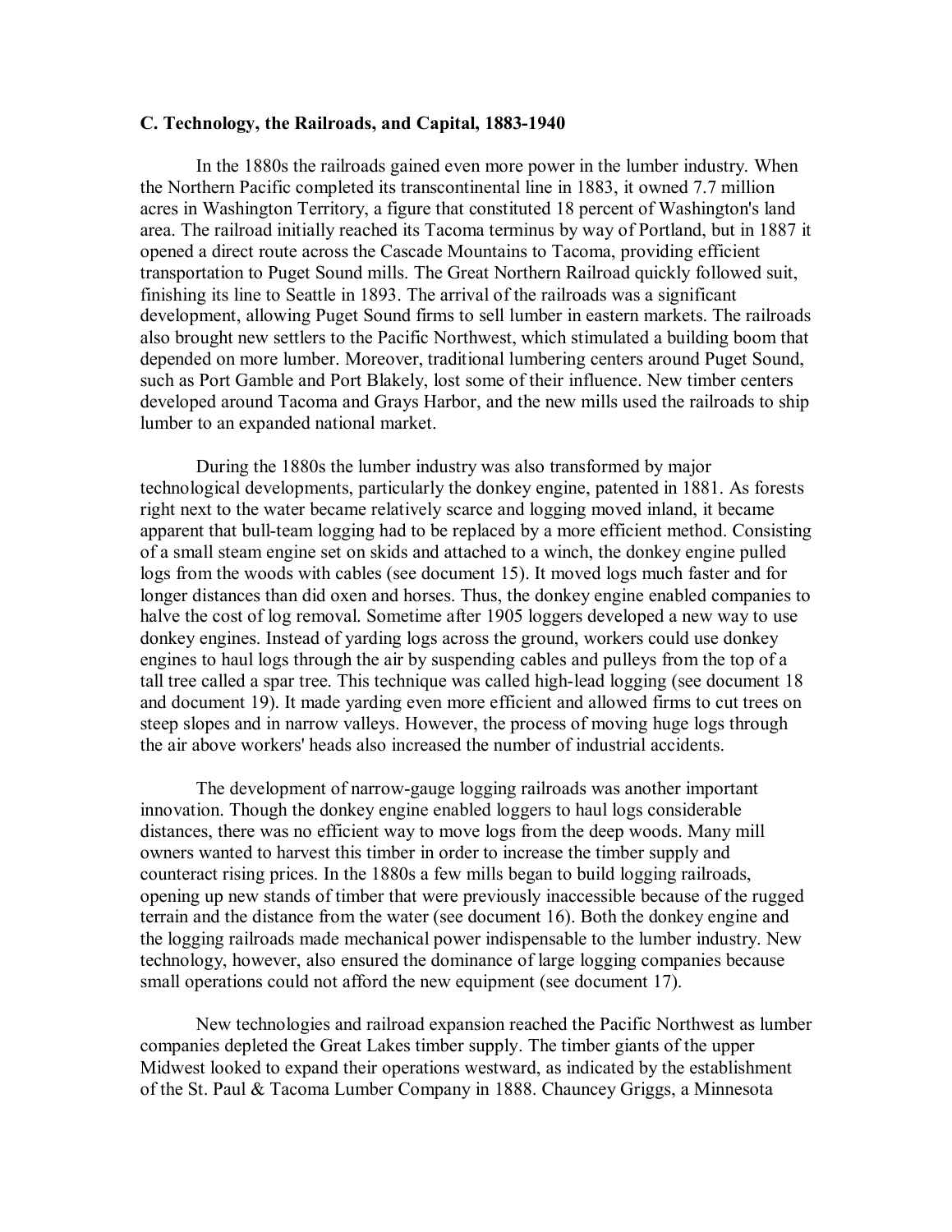grocer, and several associates created this mill through the purchase of 80,000 acres of timber from the Northern Pacific Railroad. It was the first mill to deliver its timber entirely by rail. Still shipping lumber by sea, the old San Francisco-based mills, such as Pope & Talbot's Puget Mill Company, hoped that the new mills would be too busy with the eastern market to attempt to break into their traditional markets in California and other Pacific locales (see document 12).

Frederick Weyerhaeuser, another Minnesota investor, gave the Washington lumber industry a huge boost with his arrival in 1900. He bought 900,000 acres of western Washington timber from the Northern Pacific Railroad to become the second largest private holder of timber in the nation. After an additional transfer from the Northern Pacific in 1903 and several smaller purchases from other owners, Weyerhaeuser's holdings encompassed 1.3 million acres (which was 26 percent of all private timberlands in Washington). Initially, the Weyerhaeuser Company's main purpose was to acquire land and sell its timber to other firms. In the 1910s, however, the company began to take an interest in milling and manufacturing. It built mills in Everett, Snoqualmie Falls, Longview, Enumclaw, Aberdeen, and Raymond. Weyerhaeuser also experimented with pulp and paper production.

Technological developments, railroad expansion, and the arrival of large corporations transformed Washington's lumber industry, making it the dominant player in the state's economy. In 1879 the state's lumber production was 160 million board feet; by 1890 production had skyrocketed to over one billion board feet. In 1919 Washington produced 4.9 billion board feet of lumber. The timber industry became Washington's largest employer: a 1910 study by the U.S. Bureau of Corporations found that 63 percent of the state's wageworkers directly or indirectly depended on it for jobs. In 1905 Washington became the nation's leading producer of timber, a position it held until the late 1930s, when it was surpassed by its neighbor to the south, Oregon.

### **D.** Government and Unions Enter the Woods, 1883-1940

The rapid expansion of Washington's lumber industry led many people to fear that timber companies would deplete the supply of wood. During the era of bull-team logging, Asa Mercer, Ezra Meeker, and others had claimed that Washington's timber resources were inexhaustible, but new technologies and dramatically increased logging made these statements seem hopelessly naive. The federal government stepped in and implemented measures to conserve the nation's forest resources. Passed in 1891, the Forest Reserves Act authorized the president to establish forest reserves on public lands. One of the primary purposes of the forest reserves was to protect western watersheds; farmers feared that logging, forest fires, and overgrazing would destroy the forests that regulated the flow of rivers. Furthermore, the federal government hoped that the forest reserves would guarantee a steady supply of timber for future decades. President Grover Cleveland set aside millions of acres of reserves across the West in 1897, including a 1.5 million-acre forest reserve on the Olympic Peninsula.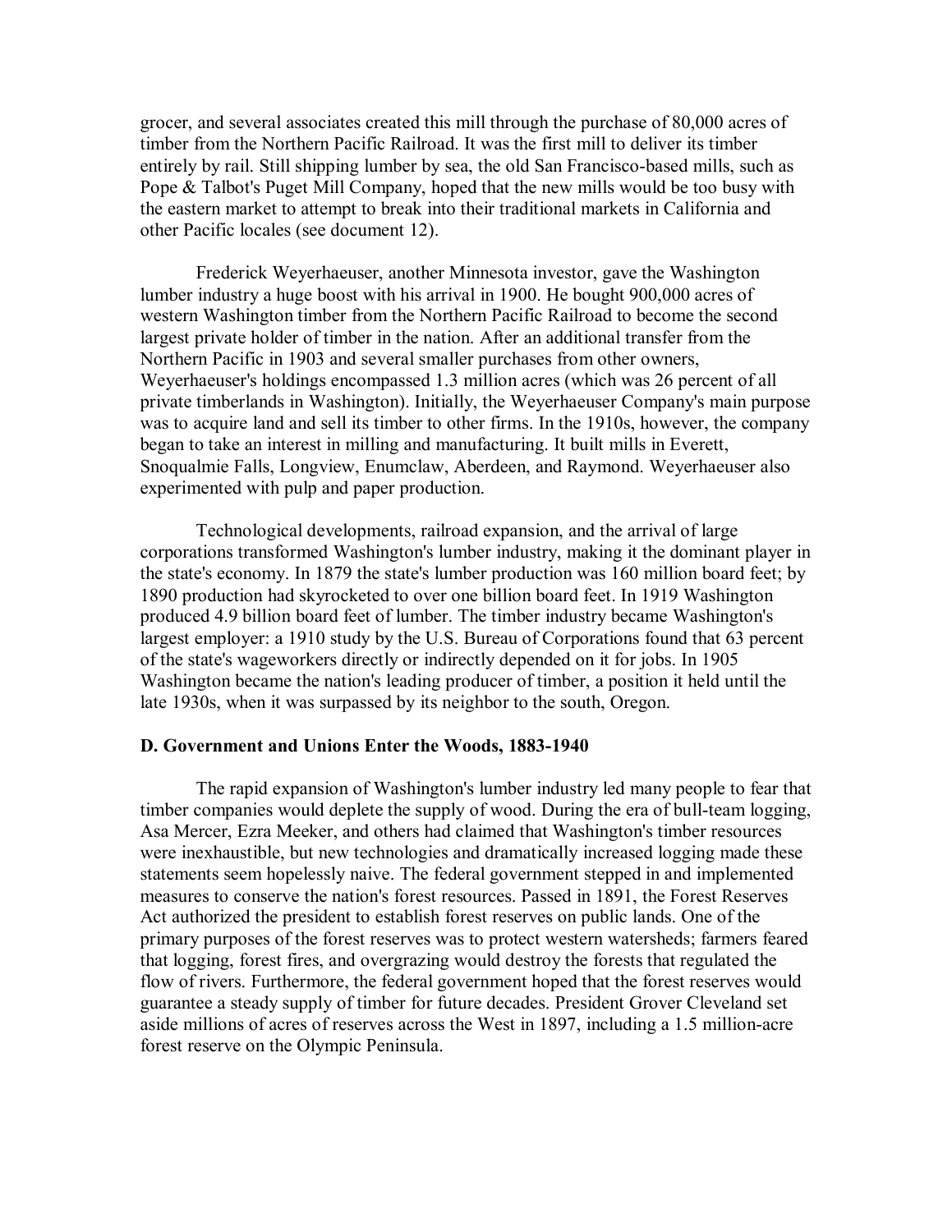Over the next decade the federal government expanded the forest reserves and created a system to manage these lands. The Forest Management Act of 1897 gave the Secretary of the Interior the power to regulate the uses of the reserves, including grazing, irrigation, and lumbering. In 1905 Congress transferred control of the forest reserves (which were later called national forests) to the Bureau of Forestry (which soon changed its name to the Forest Service). The first head of the Forest Service, Gifford Pinchot, became a major leader in the Progressive Era conservation movement and played a key role in shaping the management of national resources in the U.S. He derived much of his power from the fact that he was a close friend and advisor to President Theodore Roosevelt. Pinchot, who was the first American to receive an advanced degree in forestry, promoted a philosophy of conservation that advocated the scientific and efficient use of natural resources for the common good. He believed that if the Forest Service set proper harvest levels and required proper logging methods, the national forests would provide a continual source of lumber for the American people.

Many Western interest groups feared the growing power of Pinchot and the Forest Service. Even though Pinchot promised to expand logging and grazing on the national forests, many Western ranching and logging companies feared that the Forest Service's conservationist policies would eventually restrict their access to natural resources. In 1907 Western Congressional representatives passed an amendment declaring that the President could not add lands to the national forest system in six Western states, including Washington State, without the consent of Congress. President Roosevelt strongly opposed the amendment, but he had to sign it into law because it was attached to a key part of the federal budget. However, Roosevelt and Pinchot figured out a plan to circumvent the amendment: on the eve of signing the amendment, they drafted an executive order that added millions of acres to the national forests. This executive order also created the Colville National Forest in northeastern Washington. Over the course of his administration, Roosevelt more than doubled the size of the national forest system in the Pacific Northwest. When he left office in 1909, almost 11 million acres of Washington State (25 percent of its total land area) was under Forest Service control. It was clear that the Forest Service would play a central role in shaping the future of Washington's forests and its logging industry.

Although many Western interests despised Pinchot, he was quite successful at gaining the support of lumber companies. He recognized that lumber firms were hesitant to replant trees after logging and implement other conservation measures because of taxation and the threat of forest fires. Owners had to pay substantial property taxes every year on the forestlands they had not yet logged. Because they also faced the constant possibility that a fire would destroy their timber, they had an economic incentive to cut their lands as rapidly as possible. To address this dilemma, Pinchot advocated cooperation between federal, state, and local governments and private landholders to reduce forest fire destruction, and he also called for tax policy reform. At the same time, many lumber executives also began to implement their own conservation measures. They supported the establishment of the University of Washington's forestry school in 1907 and created the Washington Forest Fire Association in 1908 and the Western Forestry and Conservation Association in 1909. Lumbermen were willing to develop conservation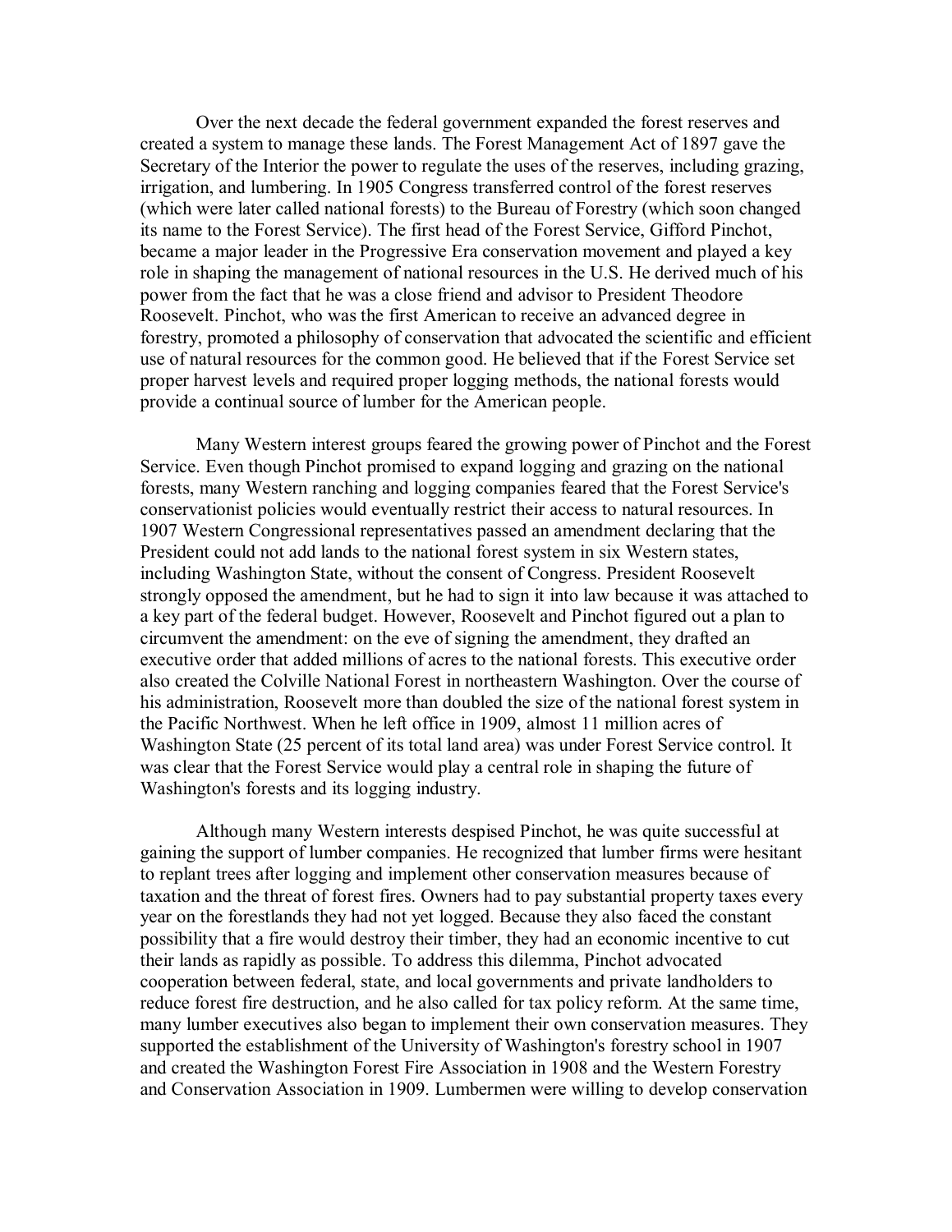practices that complemented their economic interests, especially the need to prevent, detect, and fight forest fires.

Lumber executives also supported Pinchot because his ideas about forestry were fairly similar to their own. Like Weyerhauser and other corporations, Pinchot wanted to maximize the long-term output of lumber. According to his autobiography, he viewed "virgin forests" (which we would now call old-growth or ancient forests) as "inherently wasteful." Because many of their trees were dead and most of the rest were hundreds of years old, the volume of wood in these forests increased very slowly, if at all. In addition, the old-growth forests of the Northwest contained many alders, hemlocks, and other species that were not valuable for lumber. Pinchot wanted to cut down these "wasteful" forests and replace them with managed forests that would produce lumber quickly. The ideal forest would be composed only of high-value trees like Douglas firs. Once these trees reached maturity and their growth slowed, they would be cut down and replaced by a new managed forest. As long as one did not cut more wood than the forest was producing, this system would produce sustained yields of lumber forever. Even after Pinchot left the Forest Service in 1910, the idea of sustained-yield forestry remained enshrined as the agency's guiding principle. The notion of using the national forests to produce lots of lumber suited logging companies just fine.

While the Forest Service and lumber companies worked on conservation measures to ensure sustained yields, other parties became interested in the preservation of the forests from any future development. Unlike Pinchot and other conservationists, who believed in the practical use of natural resources, preservationists advocated the permanent protection of large tracts of public land, where logging, grazing, and dambuilding would be forbidden. Through the creation of national parks, they hoped to preserve the nation's scenic landscapes. Their successful national park campaigns included the creation of Mount Rainier National Park in 1899. However, the park's boundaries excluded the adjacent lowland, forested areas, which preservationist John Muir thought were equally worthy of protection. President Theodore Roosevelt subsequently set aside 615,000 acres from the Olympic National Forest to create Mount Olympus National Monument in 1909. But again, this was only a partial victory for preservationists. Unlike national parks, where logging was essentially prohibited, national monuments were administered by the Forest Service, which often allowed some grazing and lumbering there. Preservationists faced an uphill battle to protect forests because of their economic value.

Preservationists and conservationists were not the only groups to respond to the rapid expansion of logging in the Northwest. The growth of the lumber industry and its labor force sparked the formation of unions that fought for better wages and working conditions for white workers. In the 1880s the Knights of Labor, a national labor organization, worked to expel the Chinese from the West Coast lumber industry. The Knights were motivated by racial prejudice and a fear that the employment of Chinese loggers, who worked for low wages, precluded improved working conditions for whites. Facing pressure from the Knights, the Tacoma Mill Company and Port Blakely Mill fired their Chinese employees in 1885. In 1886 the Knights also launched a campaign to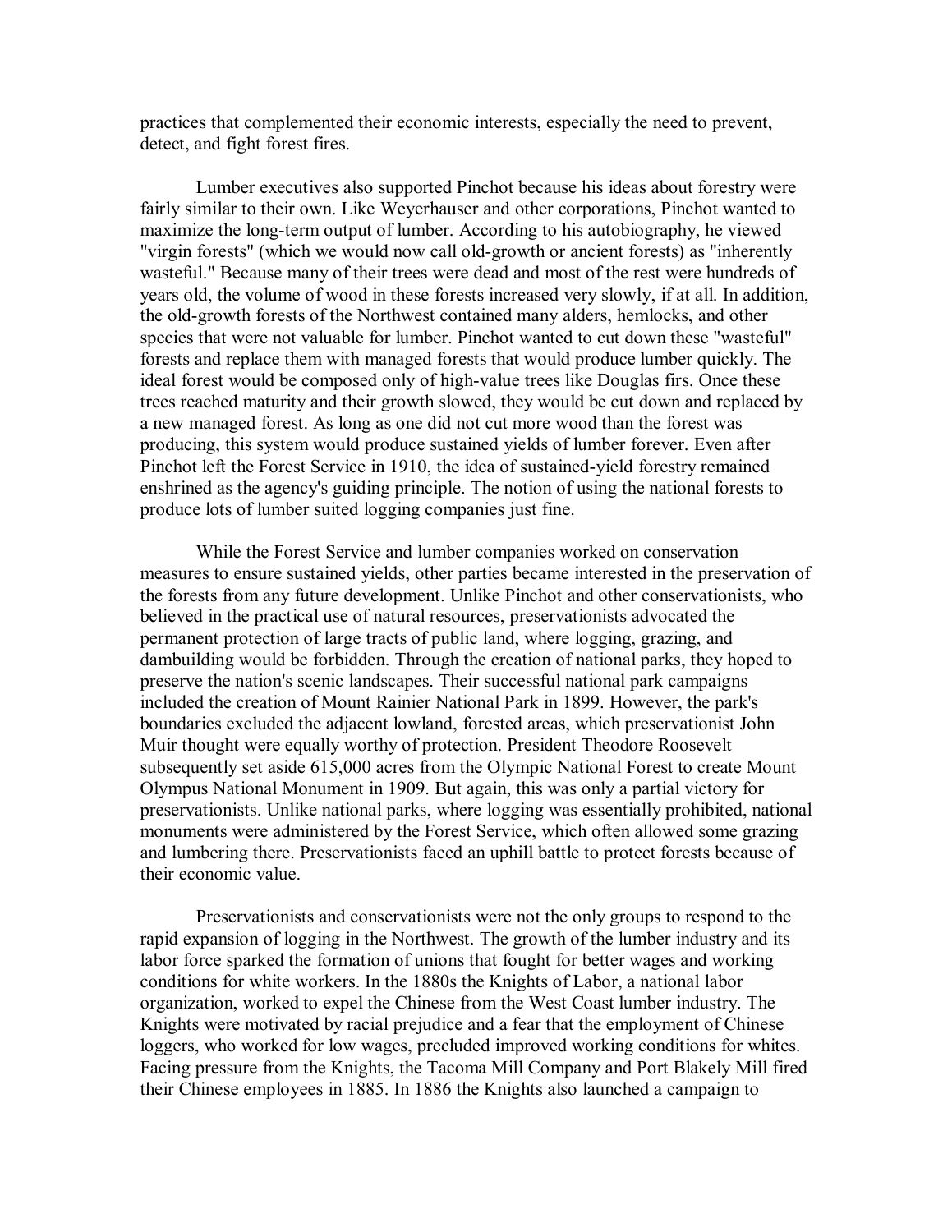reduce the workday from twelve to ten hours. Strikers disrupted operations at several mills, and many mill owners adopted the ten-hour workday.

The ten-hour workday, however, did not address the high accident and fatality rates for those who worked in the lumber industry. Andrew Mason Prouty's study, More Deadly than War! Pacific Coast Logging, 1827-1981, documented the incredibly dangerous nature of the work. Prouty found that during the early 20th century, 1 in 150 loggers in Washington died every year. This fatality rate meant that one-third of all 18year-old loggers would not live to become 65-year-old loggers. In addition, every year almost one in five loggers (and one in eight millworkers) suffered some sort of injury on the job. Some injured workers sued their employers for damages, and juries sometimes gave them generous awards. In most states, appellate courts limited employers' liability and routinely overturned verdicts in favor of wounded workers. However, Washington voters had elected several liberal governors who appointed pro-labor judges to the Washington State Supreme Court. This court often sided with injured workers, leading Washington lumber executives to complain that they had become easy targets for lawsuits. To protect themselves from liability, most industry leaders decided to support a compulsory workers' compensation program. In 1911 a committee of timber executives and representatives from the Washington State Federation of Labor drafted a bill to create the nation's first compulsory workers' compensation law, and the state legislature subsequently approved it. The law affected only certain industries with high accident rates, such as logging and manufacturing. It allowed injured workers to be reimbursed for most of their medical costs and lost wages. Employers paid half of the costs of the act, and employees paid a small payroll tax to cover the other half of the costs. By eliminating lawsuits, both employers and workers avoided attorneys' fees.

Some unions eschewed the incremental approach to reform represented by the workmen's compensation program and instead sought fundamental change. Labor activism intensified with the arrival of the Industrial Workers of the World (I.W.W.) in the Pacific Northwest in 1907. This radical organization's ultimate goal was to overthrow the capitalist system, but it often fought for higher wages and better working conditions as important short-term aims. Members of the I.W.W. were known as Wobblies, and they espoused the notion that "the working class and the employing class have nothing in common" (see document 27). The Wobblies organized skilled and unskilled workers in all facets of the lumber industry. In March 1912 they led a walkout on Grays Harbor, closing virtually every plant on the harbor. The strike ended in April, but lumber executives feared the Wobblies would strike other areas next (see document 21 and document 22). Many lumber companies hired detectives in order to determine if I.W.W. leaders were infiltrating their workforces.

The Wobblies organized recruitment campaigns in various areas, most notably in Everett, a city whose economy depended almost entirely on its lumber and shingle mills. The city's lumbermen wielded much political and economic power and yielded to few of the workers' demands. In May 1916 shingle weavers went on strike, protesting wage cuts. (Shingle weavers worked in sawmills that manufactured shingles for roofs. Their job included steering blocks of wood through saws that shaped the lumber into shingles. It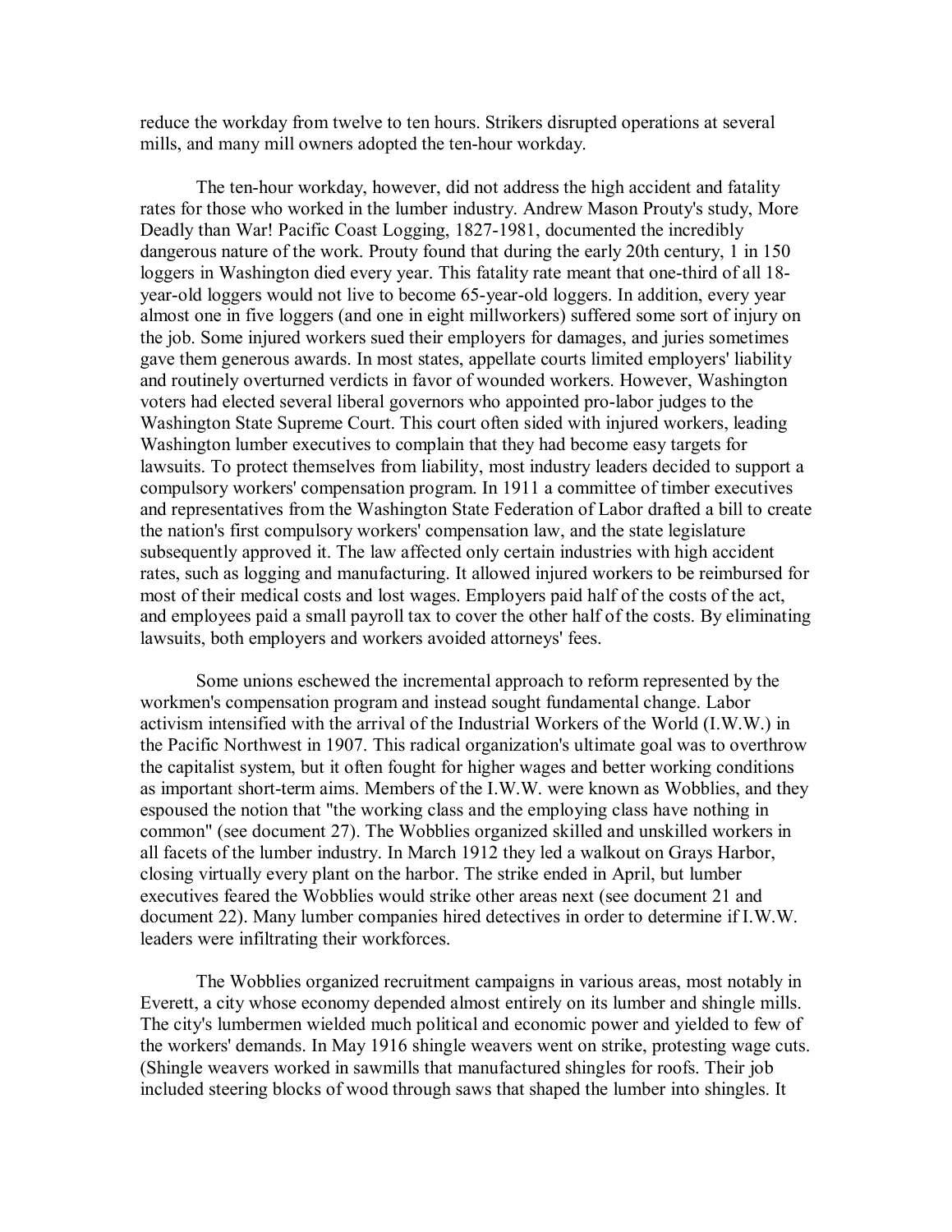was often said that shingle weavers recognized one another by the fingers missing on their hands.) A few months later, James Rowan, an I.W.W. leader from Chicago, traveled to Everett and set up a street meeting to discuss the exploitative nature of the lumber industry. The police arrested Rowan for peddling pamphlets without a license and sentenced him to 30 days in jail or banishment from the city. This incident was followed by the arrival of other I.W.W. organizers and further conflicts with the Everett police, who quelled street meetings and expelled Wobblies from the city. The Wobblies made persistent efforts to return to Everett, but the police continued to deport them. In November approximately 250 Wobblies boarded a Seattle steamboat bound for Everett. When they arrived, they were met at the dock by an armed band organized by local mill owners. As the Wobblies crowded on deck to leave the boat, gunshots rang out. The steamer's engineer backed the boat away from the dock, and after ten minutes of gunfire, the vessel was out of range. Forty-seven individuals, most of them Wobblies, were injured, and a dozen people died in what became known as the Everett Massacre.

Wobbly activism continued with an industry-wide strike in July 1917, closing most of the mills and camps in the Pacific Northwest. Strikers demanded an eight-hour day with no reduction in pay. This extensive, protracted strike demonstrated the volatile relationship that had developed between lumber barons and the individuals who worked for them. Employers were willing to meet some of labor's demands, but they feared the radicalism that the I.W.W. represented.

America's participation in World War I offered lumbermen an opportunity to defeat the Wobblies. The Woodrow Wilson Administration planned an airplane program that required large amounts of spruce, the best wood for airplane frames. Because the Olympic Peninsula was home to some of the largest spruce trees in the world, President Wilson returned half the acreage of Mount Olympus National Monument to the Olympic National Forest in 1915 in order to free up timber. Soon after the U.S. entered the First World War in 1917, the Wobbly lumber strike reached its peak. Desperately wanting to increase aircraft production, the Wilson Administration resolved to break the strike and step up spruce production. The army organized the Spruce Production Division, which assigned thousands of soldiers to build roads and railroads into the spruce forests of the Olympic Peninsula. In addition, the head of the Spruce Production Division, Colonel Brice Disque, established the Loyal Legion of Loggers and Lumbermen (the 4L), an organization of employers and workers designed to increase production through patriotic appeals (see document 29). Disque used the 4L as a means to eradicate the Wobblies; millworkers and logging camp employees were required to join the Legion, but known Wobblies were barred from membership. Furthermore, the soldiers of the Spruce Production Division frequently beat up suspected Wobblies and chased them out of lumber camps. In 1918 Disque convinced industry leaders to agree to an eight-hour day with no reduction in workers' pay. He also convinced executives to improve living conditions in logging camps. Basically, the lumber industry agreed to the eight-hour day in return for the government's virtual eradication of the Wobblies. (Document 28 presents an I.W.W. leader's interpretation of these events.) The wartime repression of the Wobblies was a success: attempts to revive the power of the I.W.W. failed utterly. In the years after the war, lumber managers tried to turn the 4L into a company union under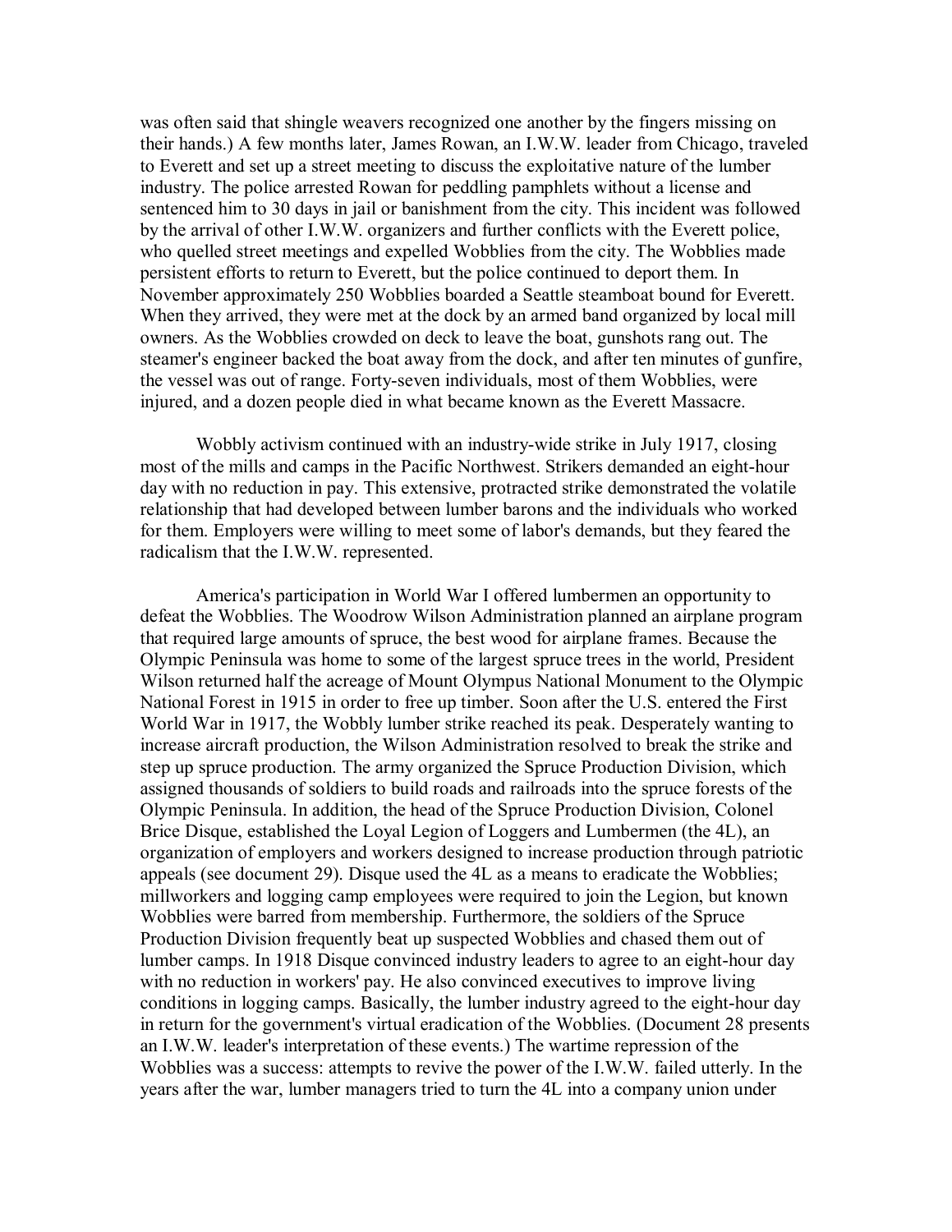their control. However, loggers had little interest in a union controlled by management, and the 4L folded in the mid-1920s.

The spruce market plummeted after the war, but the lumber industry grew in other areas, particularly in pulp and paper production. Several pulp mills, which relied on cheap hemlock from the Olympic Peninsula, opened in the 1920s. These mills used new technologies to produce paper, particleboard, rayon, and other products made from wood pulp. The conversion to a peacetime economy and the development of new markets in Japan and on the Atlantic coast led to a boom in the early 1920s. While the new markets absorbed increased output, the expansion of the industry resurrected the problem of overproduction. Washington continued to produce over seven billion feet of lumber each year from 1924 to 1929 even though prices declined steadily after 1924.

The Great Depression dealt a terrible blow to an industry that was already struggling. Washington's lumber production dropped from 7.3 billion board feet in 1929 to 2.2 billion board feet in 1932, the smallest amount since 1904. By 1933 over half of the loggers normally employed in camps and mills were out of work, while those who kept their jobs had reduced wages and hours. Shortly after he took office in 1933, President Franklin Roosevelt persuaded Congress to create the National Recovery Administration (NRA) to combat the Depression. The legislation that created the NRA guaranteed workers' right to organize and bargain with management through their own representatives. Unions affiliated with the American Federation of Labor (AFL) gained strength during the 1930s, and AFL timber locals in 1935 formed the Northwest Council of Sawmill and Timber Workers. The AFL focused on organizing skilled workers, while the Committee for Industrial Organization (CIO), founded by John L. Lewis in 1935, advocated industry-wide unionization of both skilled and unskilled workers. The CIO also became influential during the Depression, especially after the International Woodworkers of America become an affiliate of the CIO in 1937. Labor was quite successful at pressing its demands at this time; after a series of strikes, several AFL and CIO unions won recognition from management. These unions helped to increase the average hourly wage in Washington sawmills by over 20 percent between 1935 and 1938.

The NRA also enacted a system of industrial self-government, allowing industries to develop codes to govern fair competition, production, prices, and conservation measures. Lumbermen drafted and approved a code for their industry in 1933. Upon President Roosevelt's request, lumbermen included a clause that required them "to carry out such practicable measures as may be necessary . . . in respect of conservation and sustained production of forest resources." The adoption of the lumber code coincided with the introduction of the caterpillar tractor and selective logging. Caterpillar tractors made it possible to select only the best quality timber, leaving the remaining trees for future use (see document 42). Lumbermen rejected selective logging, arguing that the Depression prevented them from buying new equipment. Still, their lumber code expressed a commitment to selective logging and sustained yield, although the resolution was not binding. Lumber firms worried that Roosevelt would use the code to impose conservation policies that would harm their business.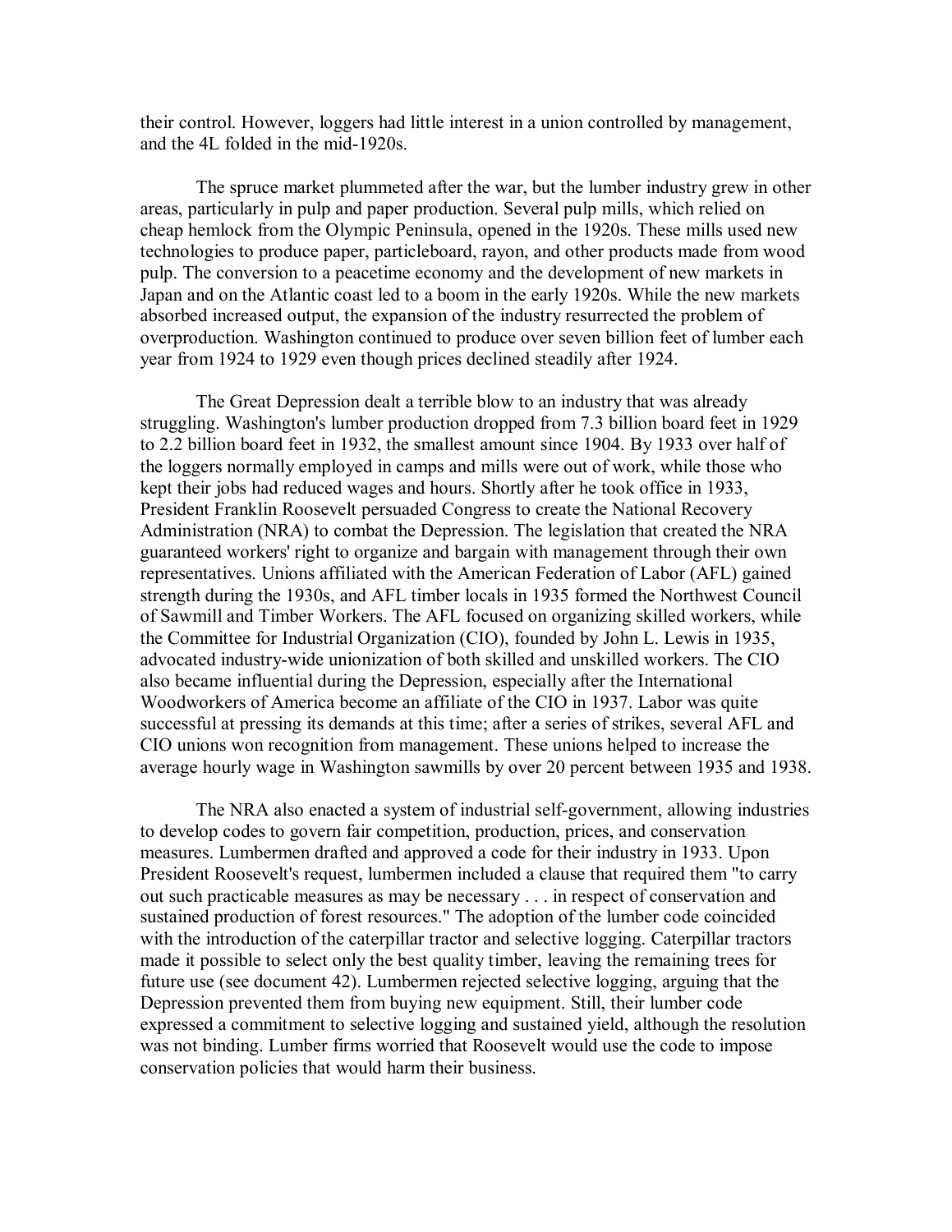By early 1934 most lumbermen believed that the code needed drastic revisions. They complained about unfair treatment on conservation issues, arguing that the Forest Service was not doing its part to spend funds for fire protection and research. Large manufacturers, moreover, accused small operators of violating the production and price controls set forth in the code, and small companies complained that the code favored large corporations. The Supreme Court declared the NRA unconstitutional in 1935, and the lumber code was dismantled, much to many lumber operators' relief. Many large and small lumbermen concluded that industrial self-government could not work because the industry was too large and diverse. It was next to impossible to develop a single point of view on any issue.

Although the collapse of the NRA did away with the lumber code and its conservation clause, the lumber industry still faced growing opposition from people who wanted to preserve some forests from harvesting. This battle between preservationists and timber interests was exemplified by the campaign to create Olympic National Park. Preservation groups wanted to create a large park by combining the existing national monument with adjacent national forest lands (see document 31). The ensuing controversy focused on the boundaries of the proposed park. Because logging was prohibited in national parks, the lumber industry feared that it would lose access to the Olympics' vast stands of hemlock, which it needed for pulp and paper manufacturing. The Forest Service and local mill owners argued that including the hemlock stands in the park would ruin the local economy. They wanted to create a much smaller park would contain very little merchantable timber (see document 32 and document 33). Though the Forest Service sided with the timber industry, the National Park Service supported preservationists' call for a large park. In 1937 President Roosevelt took a trip to the Olympics in order to resolve the dispute. Alarmed by the extensive areas of logged land that he saw, he came out in favor of a large park. In 1938 Roosevelt convinced Congress to establish a 648,000-acre Olympic National Park, and in 1940 he added another 187,000 acres to the park.

The creation of a large park was a victory for preservationists over the powerful lumber interests, but it also demonstrated the fierce conflict that had developed between the two groups. Even after the establishment of the park, the lumber industry continued to advocate reducing the size of the park and allowing logging inside its boundaries (see document 48). Washington's forests were a precious commodity to conservationists, preservationists, and the lumber industry, and, in the decades that followed, these groups continued to fight about the proper use of the forests.

### **E. Intensive Logging, Environmentalism, and Owls: Washington's Forests after 1940**

During and after World War II, the lumber industry lost its dominant position in Washington's economy. The industry did not really recover from the effects of the Great Depression until after the war ended in 1945. The postwar housing boom led Washington lumber companies to increase their harvests from 3.3 billion board feet in 1944 to 5 billion board feet in 1951. Though logging remained heavy for the next three decades, the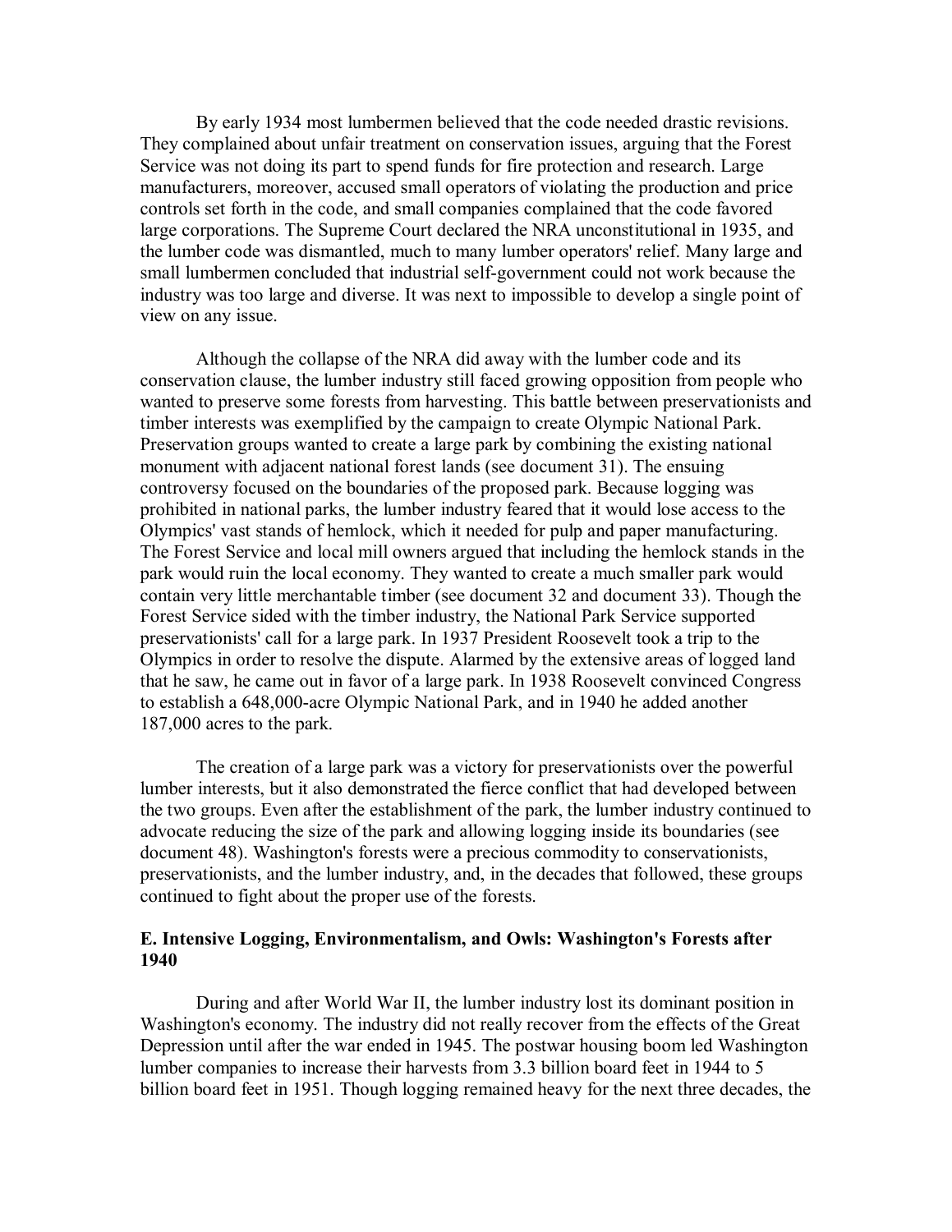industry never again reached the peak harvest levels of the late 1920s, when it cut 7 billion board feet per year. Many of the trees cut in Washington after the Second World War went to pulp mills because the demand for pulp and paper products was strong. Indeed, by 1960 the value of the state's pulp and paper manufacturing was greater than the value of its lumber production. But paper and lumber were hardly the only industries that thrived during the period of postwar prosperity. Washington's economy diversified during the 1940s and 1950s, when the state began producing substantial quantities of airplanes, aluminum, atomic weapons, cherries, financial services, and a host of other goods. In sum, even though the timber industry was growing, other parts of the economy were growing much more rapidly. As the lumber industry lost its status as the state's largest employer, its political power consequently declined.

The postwar era also marked the end of a relatively cheap supply of timber. Years of logging had steadily reduced the amount of mature timber on private lands. As the supply of private timber diminished, its value increased rapidly. Because forestlands were becoming so expensive, lumber companies became more interested in conservation measures that would guarantee their future timber supplies. During World War II the West Coast Lumbermen's Association and the South Olympic Tree Farm Company organized timber farms and began focusing on reforestation. Other groups followed suit.

With private supplies of trees in decline, lumber companies became more dependent on Washington's national forests Throughout the 1940s and 1950s, logging firms clamored for access to more national forest lands, and the Forest Service was happy to give it to them. Ever since the time of Gifford Pinchot, Forest Service officials had wanted to cut down their old-growth forests and replace them with managed forests. But the flood of new timber sales and the pressure on Forest Service managers to accommodate the demand for trees was unlike anything the agency had experienced in the prewar years. The postwar period ushered in a new era of national forest administration, one that emphasized rapid logging and intensive management. The Forest Service became overly optimistic about the amount of timber production that the national forests could sustain. Even though a 1969 study warned that the old-growth forests of Washington and Oregon were being cut at a rate that could soon cause a 30 percent decline in timber harvests, Forest Service managers believed that technology and scientific expertise could circumvent depletion and make the forests more productive. The Forest Service was supposed to ensure the integrity and sustainability of the national forests, but its postwar policies maximized timber harvests, undermining its efforts to implement sustained-yield forestry and environmental protection.

New technologies facilitated the rapid harvest of the forests. Most logging companies had begun using gasoline-powered chainsaws by the start of World War II. This piece of equipment greatly reduced the amount of labor and time required to cut down a tree, making large logging crews obsolete (see document 43). One faller with a chainsaw could do the work of 15 fallers with axes and crosscut saws. Moreover, by the early 1960s, log trucks had replaced logging railroads in removing timber from the deep woods (see document 44). Because log trucks could haul loads of more than 100 tons, they precipitated the construction of an extensive network of logging roads into the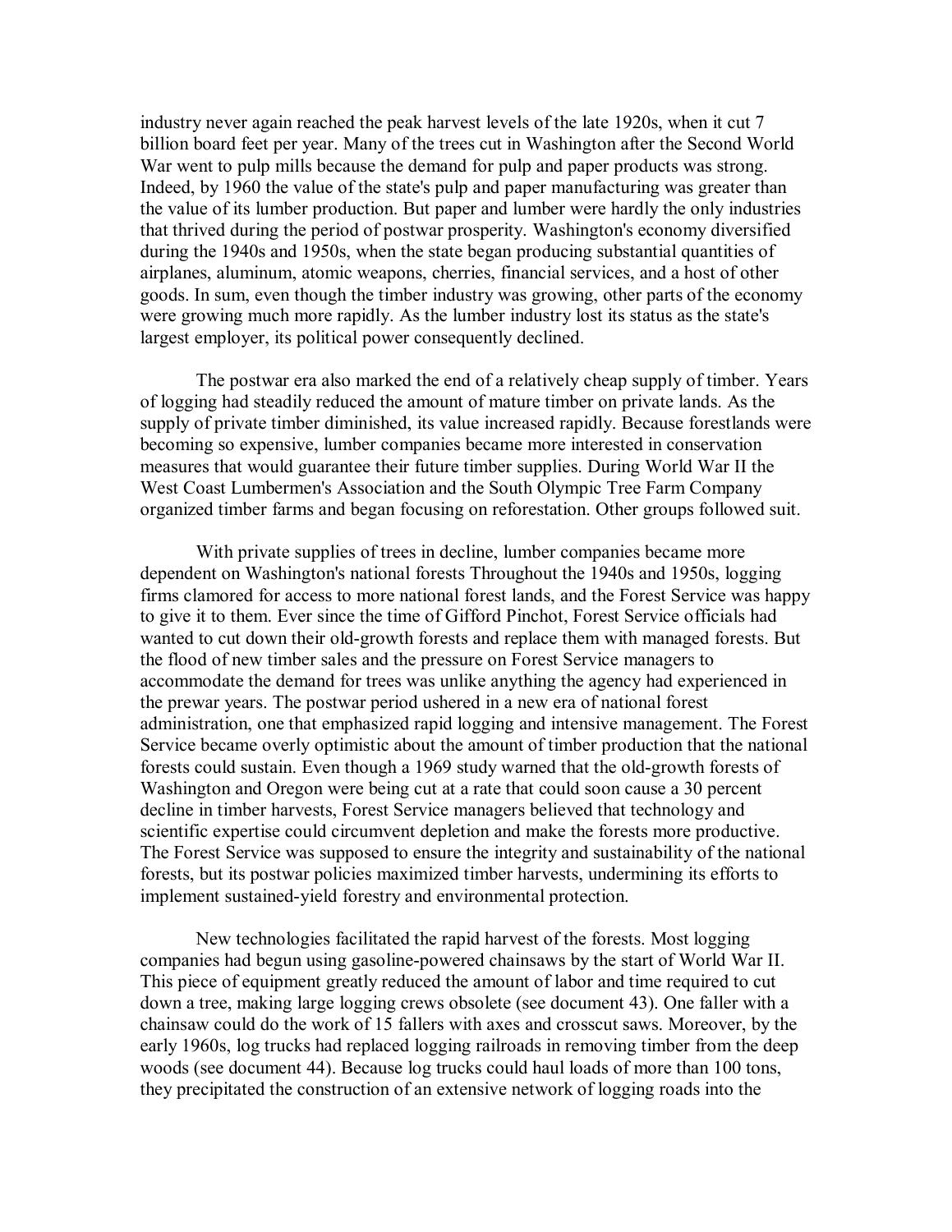national forests and private holdings. The Forest Service had become the nation's most active road builder by the 1970s.

In the 1970s the forest-products industry in Washington faced problems with slowdowns in housing construction, depleted timber supplies, and competition from other lumber sources in British Columbia and the American South. Still, logging in the national forests of Washington and Oregon continued at a rapid pace. During the 1960s and 1970s, forest management plans continually increased the annual allowable cut, and in some forests, managers allowed harvests to exceed the allowable cut. The plans assumed only slight losses in soil productivity due to erosion and overestimated how much science and technology could increase harvests. As a result, timber harvests on federal lands reached an all-time high in 1987.

As the Forest Service continued its intensive management of the national forests, the environmental movement gained power. Before the Second World War, only a very small percentage of Americans were preservationists. But as incomes increased and people had more leisure time, the popularity of hiking, camping, fishing, and other types of outdoor recreation skyrocketed after 1945. More Americans became interested in preserving forests for recreational purposes. In addition, many of the people who moved to Washington after the war had been attracted by the state's environment—its mountains, beaches, and forests. The heavy logging of national forests in the postwar period therefore alarmed many Washingtonians. Preservationist groups such as the Audubon Society and the Sierra Club were able to recruit thousands of new members (see document 51). By the mid-1960s it became clear that the proliferation and growth of organizations devoted to preserving wilderness and reducing pollution demonstrated the emergence of a powerful environmental movement.

Environmentalists fought several battles to preserve more of Washington's forests. After a long campaign, environmental groups successfully pushed the Wilderness Act through Congress in 1964. This bill allowed for some federal lands to receive a wilderness designation that prohibited all forms of development except the construction of hiking trails. Concerned about logging, environmentalists also led a successful drive to create the 1.3 million-acre North Cascades National Park Complex in 1968 (see document 49 and document 50). In addition to a  $685,000$ -acre national park, which is managed as wilderness, the complex includes the Lake Chelan and Ross Lake National Recreation Areas, which permit tourist development but not commercial logging.

The passage of the Endangered Species Act (ESA) in 1973 was another environmentalist victory. The law required the U.S. Fish and Wildlife Service to identify threatened plants and animals, and it required federal agencies to take actions to promote the recovery of these species. The ESA recognized that all species were members of ecosystems and worthy of some protection. Its passage indicated a growing interest in biodiversity and ecosystem science. During the postwar years, scientists and environmentalists also developed an appreciation of old-growth forests as biological treasures. Though Gifford Pinchot and other foresters had derided old-growth forests as unproductive, scientists discovered that these forests were actually dynamic, complex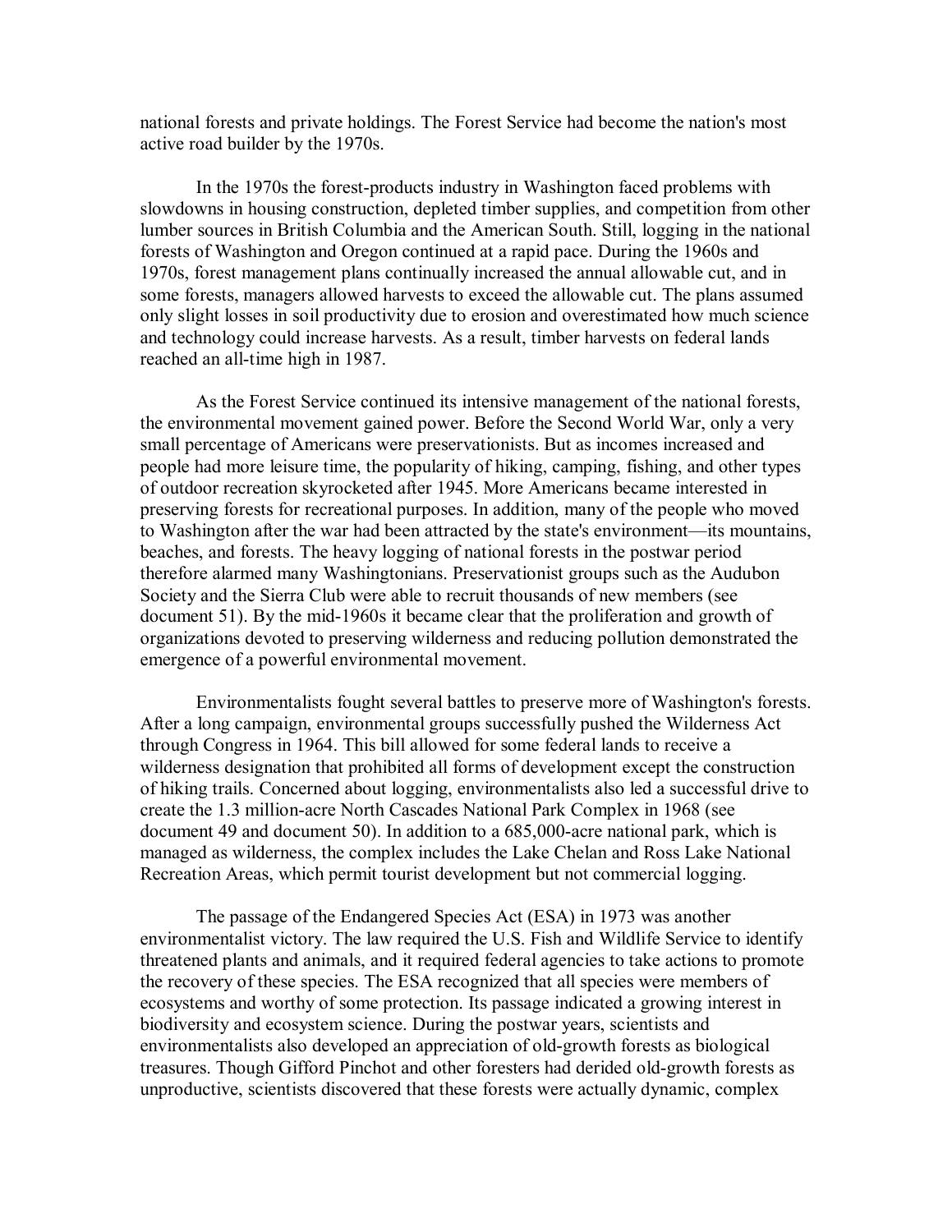ecosystems that served as habitat for thousands of species of microorganisms, fungi, insects, plants, and animals. Old-growth advocates argued that managed forests composed primarily of recent clear-cuts and even-aged, single-species stands of timber lacked this diversity.

The passage of the ESA and the increasing interest in ecology set the stage for a heated battle over the forests of the Pacific Northwest. In 1990 the Fish and Wildlife Service declared the northern spotted owl, which lives in the old-growth forests of Washington, Oregon, and northern California, a threatened species. In March 1991 United States District Court Judge William Dwyer issued an injunction to halt state and federal timber sales until further studies on the owl's habitat were completed; Dwyer also restricted logging on most national forests and many private timberlands in the region. After a court order, the Fish and Wildlife Service designated 11.6 million acres outside parks as critical habitat for the owl because many scientists argued that the species needed large areas of old growth in order to survive. William Dietrich, a reporter for the Seattle Times, noted that the spotted owl thus acted as a "surrogate for old-growth protection." There were no laws that protected endangered ecosystems, so environmentalists and concerned scientists used the endangered status of the owl as a way to preserve the last major stands of old growth in the national forests.

For those who lived and worked in logging communities, the protection of the spotted owl threatened their livelihood and way of life. By 1990 approximately 65 percent of the Olympic National Forest had been set aside for owl habitat, and the Forest Service announced that it was selling virtually no timber in that forest. Coupled with the recession of the 1990s and rising log exports to Japan, restrictions on logging resulted in mill closures; in 1990 alone, more than 50 mills closed in the Pacific Northwest. As mills closed, thousands of people were laid off. Though the problems facing the timber industry were multifaceted, environmentalists and spotted owls made convenient scapegoats for the industry's woes (see document 53 and document 54). Residents of lumber communities staged rallies in both Seattle and Olympia in May 1991 to express their growing outrage and their opposition to owl-protection measures.

Instead of blaming the spotted owl, many individuals dependent on the lumber industry began to explore other ways to sustain themselves and their communities. One Forks couple shut down their logging business and began to lead school children on science and nature trips. Darrington city planners began to promote tourism, instituting weekend crafts markets and festivals and encouraging the construction of new parks, restaurants, and inns. Aberdeen, Forks, and other towns in western Washington started programs for loggers to retrain them fornew careers and to help them get their high school diplomas. Unfortunately, the jobs created by tourism and other economic development efforts generally paid less much less

than logging or millwork. In addition, the number of new jobs did not even approach the number of jobs lost. Unemployment rates remained very high in timber-dependent communities throughout the 1990s, and many families had to move elsewhere to find work.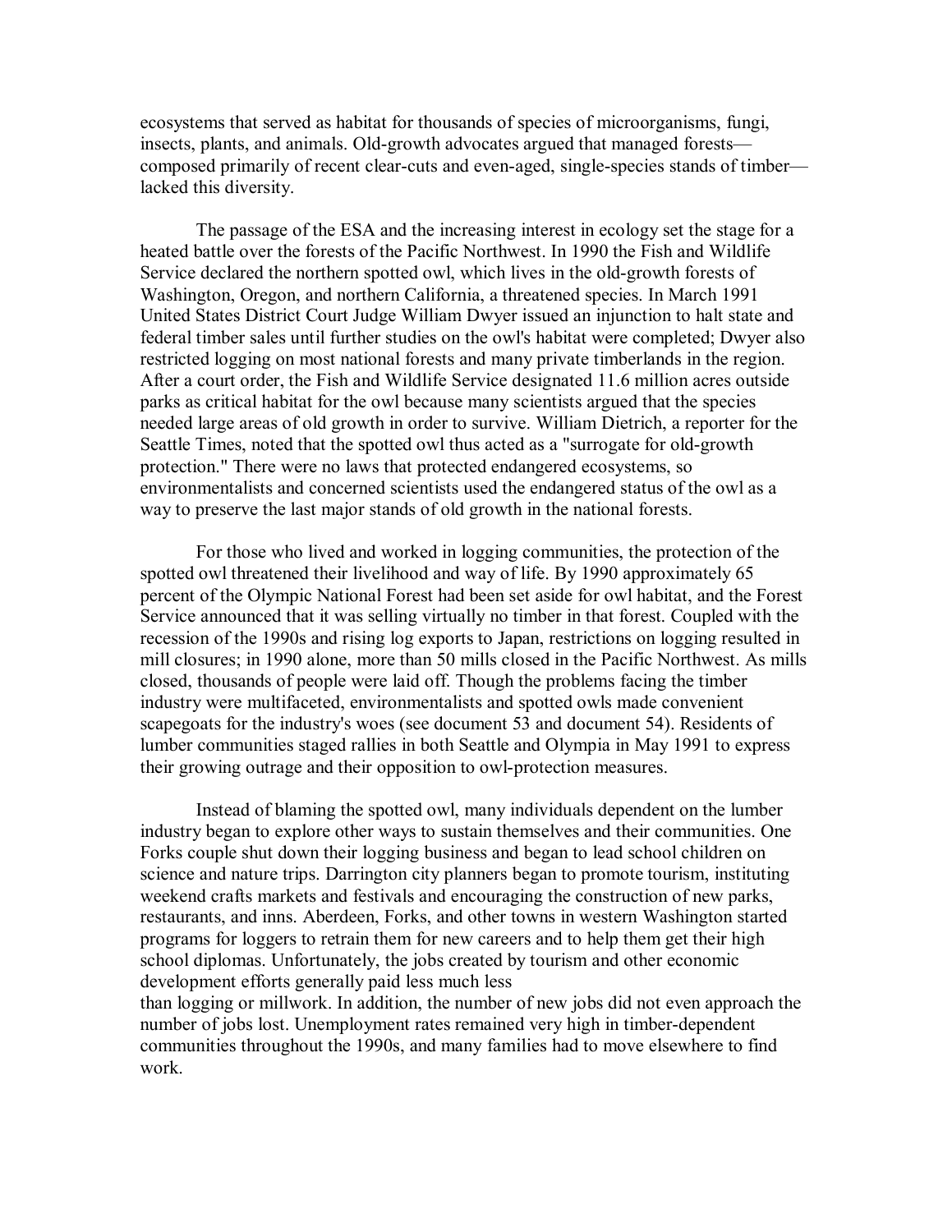As the spotted owl and old-growth controversy intensified, President Clinton organized the Northwest Forest Summit in April 1993 in the hopes of resolving the issue. Along with Vice President Al Gore and four Cabinet members, scientists and representatives from environmental organizations, timber communities, and lumber mills gathered in Portland for a discussion of the future of the Northwest's old-growth forests (see document 52). Clinton unveiled his forest policy three months after the summit. His plan included an annual harvest of 1.2 billion board feet of timber in the national forests of western Washington, western Oregon, and northern California; the establishment of old-growth reserves and conservation areas to protect threatened species; some salvage logging and thinning; and funds to aid lumber workers and timber-dependent towns with job retraining and economic development (see document 55). Loggers complained that 1.2 billion board feet was too little—it was about one quarter of the harvest levels in the late 1980s. Environmentalists, on the other hand, claimed that 1.2 billion board feet was too much and that salvage logging and thinning opened the door for destructive logging. The White House later revised the plan by scaling back annual timber harvests to 1.1 billion board feet, setting aside more land for reserves to protect owl habitat, widening the no-logging buffer zones along streams from 50 to 100 feet, and slightly increasing the economic aid for timber-dependent communities. In June 1994 Judge Dwyer lifted his ban on most logging in the national forests, and in December he upheld Clinton's Northwest Forest Plan. Though they did not get everything they wanted, environmentalists still considered the adoption of the new forest policy to be a substantial victory.

The Northwest Forest Plan marked an important policy shift, but it did not end the struggles over the region's forests. Several Pacific Northwest runs of cutthroat trout and coho, sockeye, and chinook salmon were listed as endangered under the Endangered Species Act in 1998. These listings have brought more restrictions to logging activities and imposed penalties if salmon streams are damaged. After further reductions in logging levels in 1999, the timber industry has claimed that the Northwest Forest Plan has failed to provide a steady, reliable supply of wood for the region's mills. President George W. Bush's recent efforts to increase commercial thinning and salvage logging as a way to reduce forest fires have initiated another round of debate and conflict.

The recent controversies surrounding Washington State's forests are a reflection of this natural resource's long, complex history. Since the 18th century, the Pacific Northwest has been associated with vast forests and the lumber industry. Washingtonians have coveted the state's forests, but they have valued them for widely different reasons. The beliefs and actions of people in the past have shaped the forests we have today. Native peoples used fire, and other groups have employed axes, donkey engines, railroads, tractors, chainsaws, and logging roads—as well as publicity, presidential proclamations, soldiers, labor unions, lawsuits, and wilderness-protection rules—to change the forests. In turn, the forests have shaped the economy of the state and the identities of its residents. However the forests may change in later years, it seems to safe to say that they will continue to play a key role in the future of the Evergreen State.

 $\_$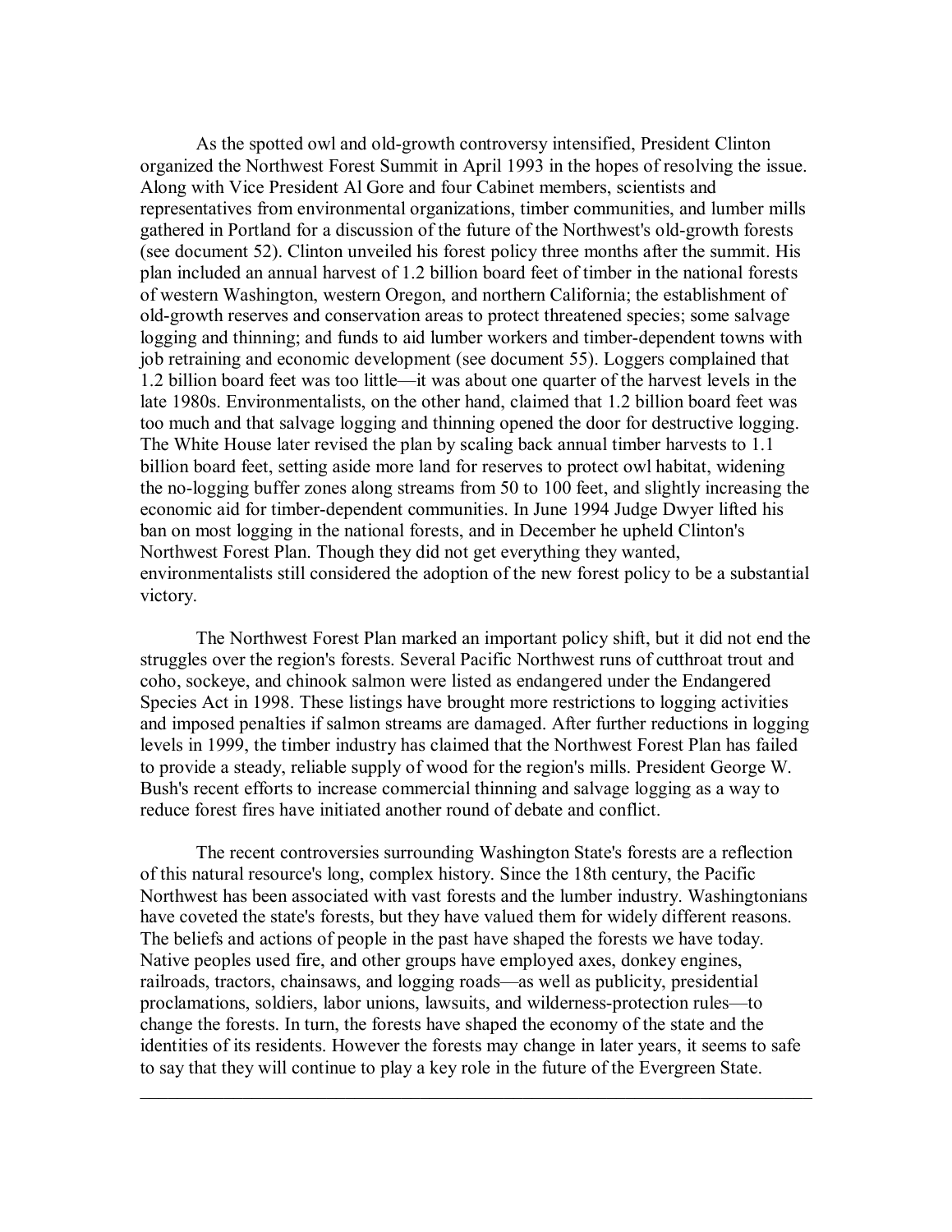# **Section III: Timeline**

| Year        | Event                                                                                                                                                                                                                                                                 | Relevant<br><b>Documents</b> |
|-------------|-----------------------------------------------------------------------------------------------------------------------------------------------------------------------------------------------------------------------------------------------------------------------|------------------------------|
| 1828        | The Hudson's Bay Company builds the first sawmill in the Pacific<br>Northwest at Fort Vancouver.                                                                                                                                                                      | $\overline{1}$               |
| 1841        | John Wilkes and his expedition explore the Pacific Northwest for the<br>United States. Wilkes is impressed by the region's timber resources<br>and by the quality of Puget Sound harbors.                                                                             | $\overline{2}$               |
| 1846        | The Oregon Boundary Settlement sets the border between the U.S.<br>and Great Britain at the 49th parallel, making the Pacific Northwest<br>a part of the U.S.                                                                                                         |                              |
| 1848-<br>49 | The California Gold Rush begins, precipitating a logging boom on<br>Puget Sound.                                                                                                                                                                                      |                              |
| 1853        | William Renton establishes a sawmill at Alki Point and later moves<br>it to Port Blakely on Bainbridge Island. Pope & Talbot's Puget Mill<br>Company begins operations at Port Gamble.                                                                                |                              |
| 1860        | Over two dozen mills, most owned by San Francisco-based<br>investors, are operating on Puget Sound.                                                                                                                                                                   | $\overline{5}$               |
| 1864        | The federal government agrees to subsidize the construction of the<br>Northern Pacific Railroad. The railroad receives a 40-mile-wide<br>strip of land (on alternate sections in a checkerboard pattern) for<br>each mile of track it builds in Washington Territory. |                              |
| 1871-<br>73 | Hazard Stevens, an attorney for the Northern Pacific, leads a fight<br>against the widespread illegal cutting of timber on public and<br>railroad land. Stevens resigns after being accused of taking bribes<br>from sawmill companies.                               |                              |
| 1878        | Congress passes the Timber and Stone Act. This legislation allows<br>residents of West Coast states to purchase 160 acres of forestland for<br>\$2.50 per acre. Mill companies abuse the law and use it to acquire<br>millions of acres of timberlands.               |                              |
| 1880        | About 160 million board feet of timber are harvested in Washington<br>Territory. The territory is not among the leading lumber-producing<br>regions of the nation.                                                                                                    |                              |
| 1881        | John Dolbeer patents the donkey engine, a small steam engine used<br>to power a winch. The donkey engine revolutionizes logging by<br>replacing animal power and allowing companies to reach stands of<br>trees that were previously inaccessible.                    | <u>15</u>                    |
| 1883        | The Northern Pacific completes a transcontinental line to its<br>terminus in Tacoma. The railroad owns 7.7 million acres in                                                                                                                                           | $\overline{1}$               |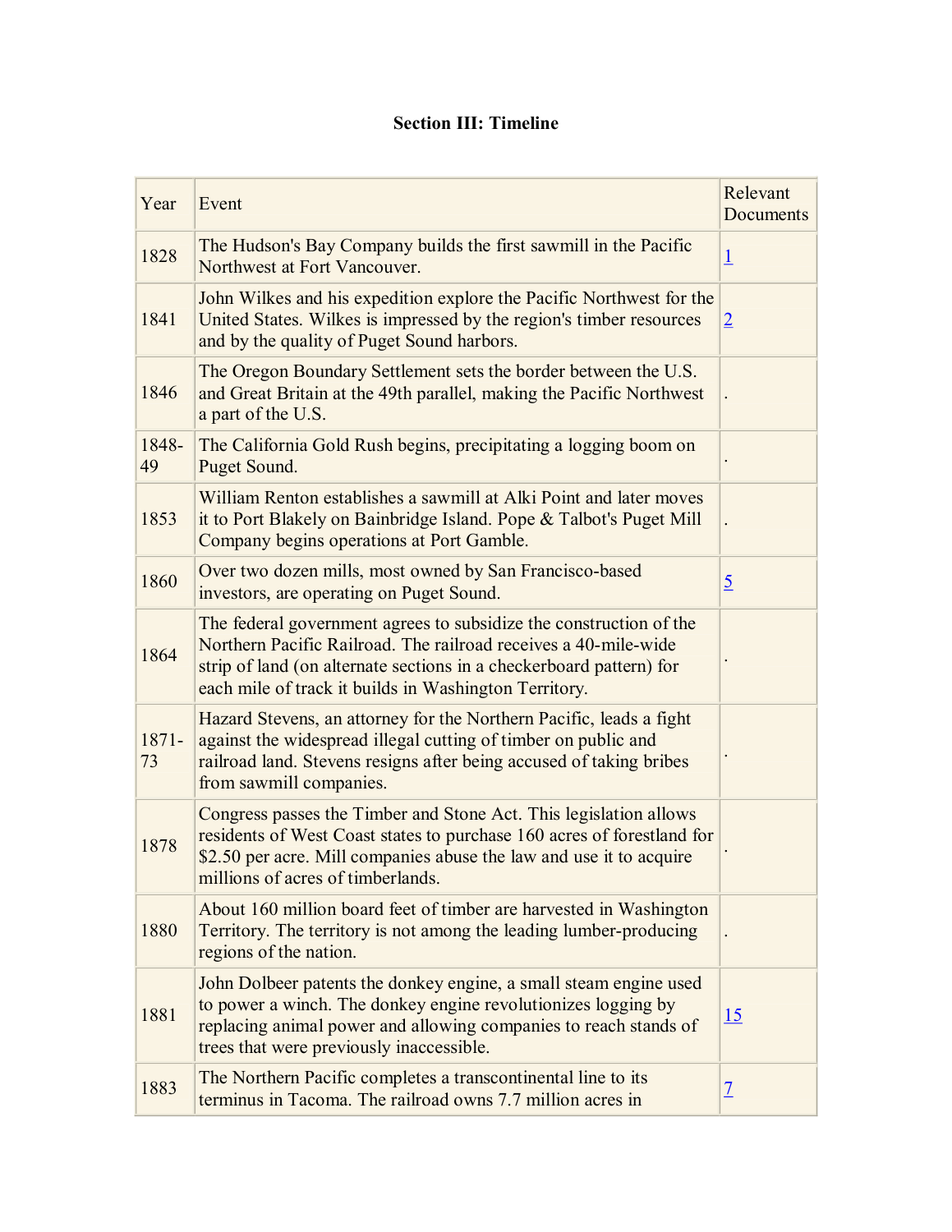|               | <b>Washington Territory.</b>                                                                                                                                                                         |                                  |
|---------------|------------------------------------------------------------------------------------------------------------------------------------------------------------------------------------------------------|----------------------------------|
| 1885          | The Knights of Labor pressure several lumber companies into firing<br>their Chinese employees.                                                                                                       |                                  |
| 1887          | The Northern Pacific completes a rail line through Stampede Pass,<br>reducing freight rates between Puget Sound and Eastern markets.<br>Washington's lumber industry enters a phase of rapid growth. | <u>12</u>                        |
| 1888          | The St. Paul & Tacoma Lumber Company is established, marking<br>the beginning of the migration of Midwestern lumbermen to<br>Washington.                                                             |                                  |
| 1889          | Washington achieves statehood.                                                                                                                                                                       |                                  |
| 1890          | The state's companies harvest over one billion board feet of timber.                                                                                                                                 |                                  |
| 1891          | The Forest Reserve Act allows the President to create forest reserves<br>(later called national forests) on public lands.                                                                            |                                  |
| 1893          | The Great Northern Railroad completes its transcontinental line to<br>Seattle.                                                                                                                       |                                  |
| 1897          | President Grover Cleveland creates a 1.5 million-acre forest reserve<br>on the Olympic Peninsula.                                                                                                    |                                  |
| 1899          | Congress establishes Mount Rainier National Park.                                                                                                                                                    |                                  |
| 1900          | Washington companies harvest 1.9 billion board feet of timber.                                                                                                                                       |                                  |
| 1900          | Weyerhauser Timber Company purchases 900,000 acres of<br>timberlands in western Washington from the Northern Pacific<br>Railroad.                                                                    |                                  |
| circa<br>1905 | Lumber companies develop high-lead logging, a method of using<br>donkey engines to haul logs through the air. High-lead logging<br>increases efficiency but makes logging more dangerous.            | 18 and 19                        |
| 1905          | Washington becomes the leading lumber-producing state in the<br>nation.                                                                                                                              |                                  |
| 1905          | Congress transfers the national forests from the Department of the<br>Interior to the Forest Service, headed by Gifford Pinchot.                                                                     |                                  |
| 1907          | President Theodore Roosevelt creates the Colville National Forest.<br>Congress takes away the President's power to create national forests<br>in six Western states.                                 |                                  |
| 1907          | The Industrial Workers of the World arrive in the Pacific Northwest.                                                                                                                                 | $20, 21,$ and<br>$\overline{27}$ |
| 1909          | Theodore Roosevelt withdraws 600,000 acres from the Olympic<br>National Forest in order to create the Mount Olympus National<br>Monument.                                                            |                                  |
| 1910          | Washington companies harvest 4.1 billion board feet of timber.                                                                                                                                       |                                  |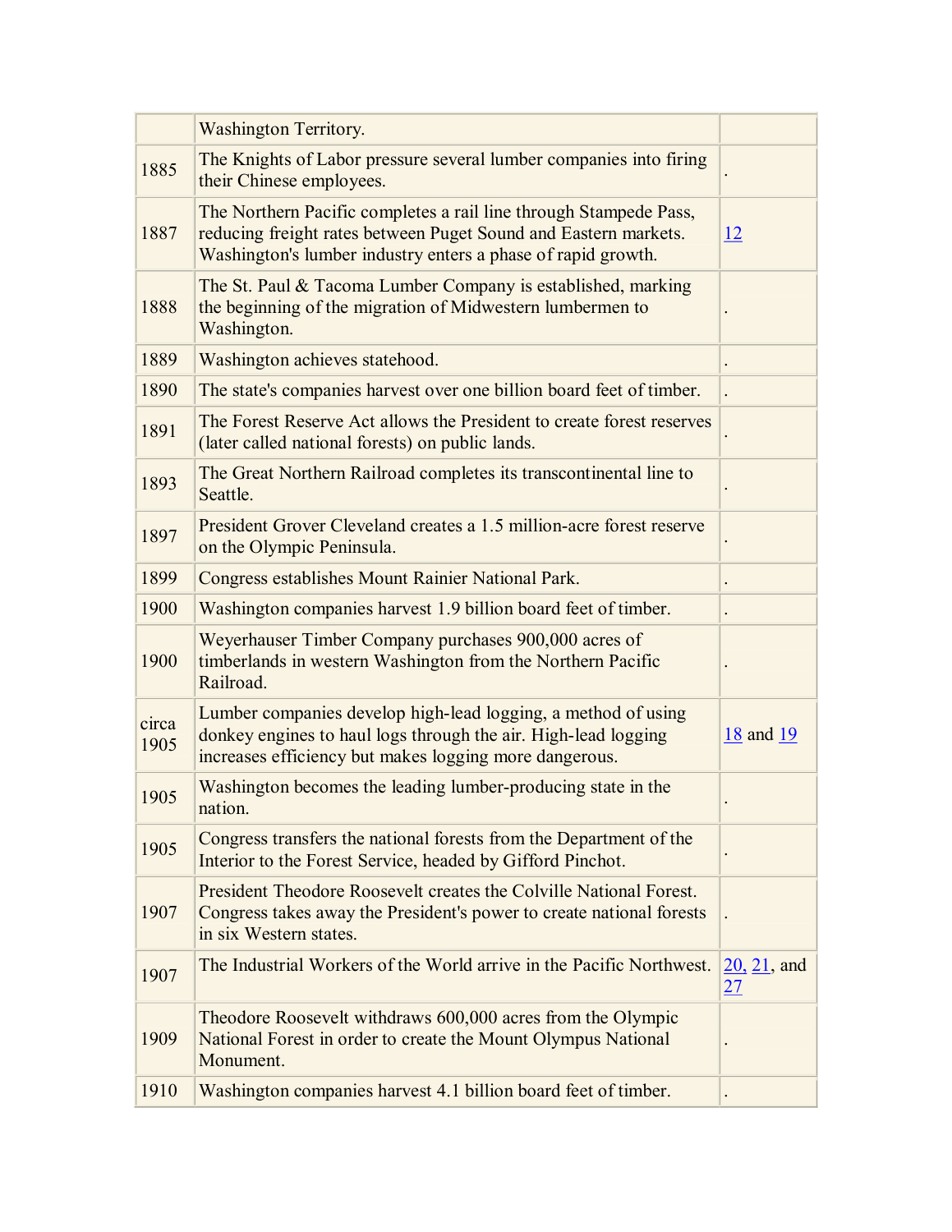| 1911 | Washington enacts the nation's first compulsory workers'<br>compensation law. Lumber executives played a leading role in<br>drafting this legislation.                                                                                                                                                                                         | 23            |
|------|------------------------------------------------------------------------------------------------------------------------------------------------------------------------------------------------------------------------------------------------------------------------------------------------------------------------------------------------|---------------|
| 1912 | The I.W.W. leads a major strike in the Grays Harbor region. After a<br>bitter struggle, the strike is broken.                                                                                                                                                                                                                                  | 22            |
| 1914 | The First World War begins. The U.S. remains neutral.                                                                                                                                                                                                                                                                                          |               |
| 1915 | President Woodrow Wilson halves the size of the Mount Olympus<br>National Monument to free up spruce stands needed for the<br>construction of airplanes.                                                                                                                                                                                       |               |
| 1916 | The I.W.W. supports striking shingleweavers in Everett. A<br>confrontation with employers leads to the Everett Massacre.                                                                                                                                                                                                                       |               |
| 1917 | The U.S. enters World War I.                                                                                                                                                                                                                                                                                                                   |               |
| 1917 | The I.W.W., demanding the eight-hour day, leads a wave of lumber<br>strikes throughout the Pacific Northwest. The federal government<br>creates the Spruce Production Division and the Loyal Legion of<br>Loggers and Lumbermen to end the strikes. These agencies crush<br>the I.W.W. but force timber companies to adopt the eight-hour day. | $28$ and $29$ |
| 1919 | The I.W.W. launches another unsuccessful round of strikes. Six<br>Wobblies are killed in the Centralia Massacre. The I.W.W. ceases to<br>be a powerful force in the Northwest's lumber camps.                                                                                                                                                  | 28            |
| 1920 | Washington companies harvest 5.5 billion board feet of timber.                                                                                                                                                                                                                                                                                 |               |
| 1926 | The state's timber harvest reaches its all-time peak, 7.6 billion board<br>feet.                                                                                                                                                                                                                                                               |               |
| 1929 | The stock market crash starts the Great Depression. Lumber prices<br>plummet.                                                                                                                                                                                                                                                                  |               |
| 1932 | Timber harvests fall to 2.3 billion board feet. More than half of<br>Washington's loggers and millworkers are unemployed.                                                                                                                                                                                                                      |               |
| 1933 | President Franklin Roosevelt creates the National Recovery<br>Administration. Under its provisions, lumber executives draft a code<br>regulating production and encouraging conservation measures.                                                                                                                                             |               |
| 1935 | The Supreme Court declares the NRA unconstitutional, voiding the<br>lumber code.                                                                                                                                                                                                                                                               |               |
| 1935 | Local unions form the Northwest Council of Sawmill and Timber<br>Workers. Most millworkers and loggers are unionized during the<br>1930s.                                                                                                                                                                                                      |               |
| 1938 | Oregon passes Washington as the nation's leading timber producer.                                                                                                                                                                                                                                                                              |               |
| 1938 | Congress creates a 650,000-acre Olympic National Park.                                                                                                                                                                                                                                                                                         | 31 and 32     |
| 1940 | President Roosevelt adds nearly 200,000 acres to Olympic National<br>Park.                                                                                                                                                                                                                                                                     | 33            |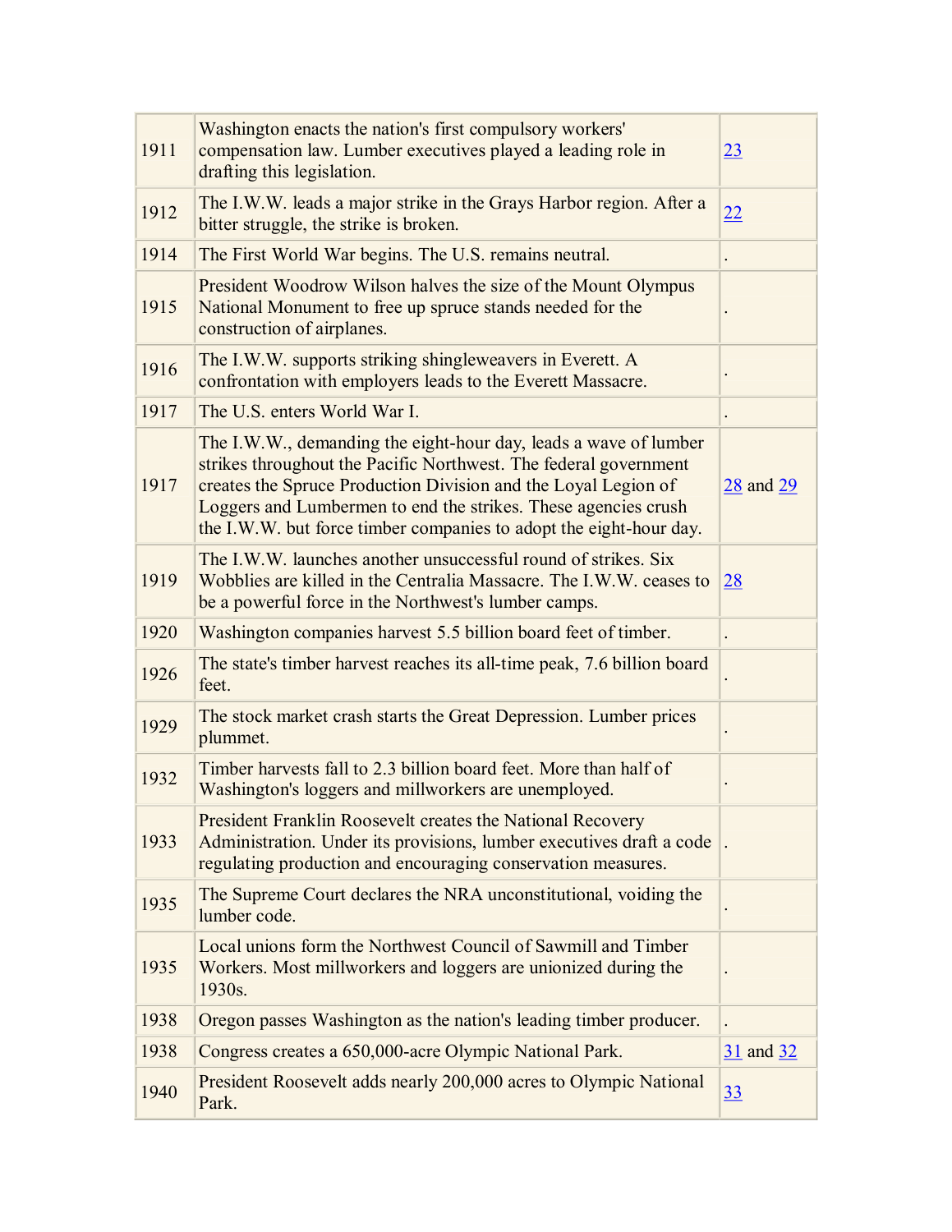| 1940        | Washington companies harvest 4.5 billion board feet of timber.                                                                                                                                                                                                                                                                                                    |                                   |
|-------------|-------------------------------------------------------------------------------------------------------------------------------------------------------------------------------------------------------------------------------------------------------------------------------------------------------------------------------------------------------------------|-----------------------------------|
| 1947        | Joseph Cox patents a revolutionary new chainsaw design. The<br>chainsaw dramatically increases the efficiency of logging<br>operations, as does the use of caterpillar tractors and logging trucks.                                                                                                                                                               | 42, 43, and<br>44                 |
| 1950        | Washington companies harvest 4.5 billion board feet of timber.                                                                                                                                                                                                                                                                                                    |                                   |
| 1956-<br>58 | Conservationists successfully fight against salvage logging in<br><b>Olympic National Park.</b>                                                                                                                                                                                                                                                                   | $\overline{48}$                   |
| 1960        | Washington companies harvest 4.6 billion board feet of timber.                                                                                                                                                                                                                                                                                                    |                                   |
| 1964        | Congress passes the Wilderness Act, allowing the Forest Service and<br>other federal agencies to create wilderness areas where logging and<br>roadbuilding are forbidden. The passage of this legislation<br>demonstrates the growing power of the environmental movement.                                                                                        |                                   |
| 1968        | Environmentalists help create North Cascades National Park.                                                                                                                                                                                                                                                                                                       | $\frac{49}{2}$ and $\frac{50}{2}$ |
| 1970        | Washington companies harvest 6.4 billion board feet of timber.                                                                                                                                                                                                                                                                                                    |                                   |
| 1973        | Environmental groups push the Endangered Species Act through<br>Congress.                                                                                                                                                                                                                                                                                         |                                   |
| 1980        | Washington companies harvest 5.7 billion board feet of timber.                                                                                                                                                                                                                                                                                                    |                                   |
| 1986        | Over the objections of environmentalists, Congress begins ordering<br>the Forest Service to increase the sale of timber on public lands.                                                                                                                                                                                                                          |                                   |
| 1989        | Environmental groups launch a series of lawsuits alleging that<br>federal timber sales in the Northwest violate the Endangered Species<br>Act by harming the northern spotted owl.                                                                                                                                                                                |                                   |
| 1990        | The U.S. Fish and Wildlife Service lists the spotted owl as<br>endangered.                                                                                                                                                                                                                                                                                        | $\frac{53}{ }$ and $\frac{54}{ }$ |
| 1990        | Washington companies harvest 5.8 billion board feet of timber.                                                                                                                                                                                                                                                                                                    |                                   |
| 1991        | U.S. District Court Judge William Dwyer places an injunction on<br>federal timber sales and restricts logging on most national forests<br>and some private timberlands in the Northwest.                                                                                                                                                                          |                                   |
| 1993        | In an attempt to resolve the spotted owl controversy, President<br>Clinton holds a forest summit in Portland. His administration later<br>devises the Northwest Forest Plan. The plan sets aside habitat for<br>owls, substantially reduces timber harvests on public lands, and<br>increases economic aid to lumber workers and timber-dependent<br>communities. | $\frac{52}{2}$ and $\frac{55}{2}$ |
| 1994        | Congress and Judge Dwyer approve the Northwest Forest Plan. The<br>injunctions on timber sales are lifted.                                                                                                                                                                                                                                                        |                                   |
| 1998        | The U.S. Fish and Wildlife Service lists several Washington State<br>salmon runs as endangered. This decision leads to new limitations<br>on logging near rivers and streams.                                                                                                                                                                                     |                                   |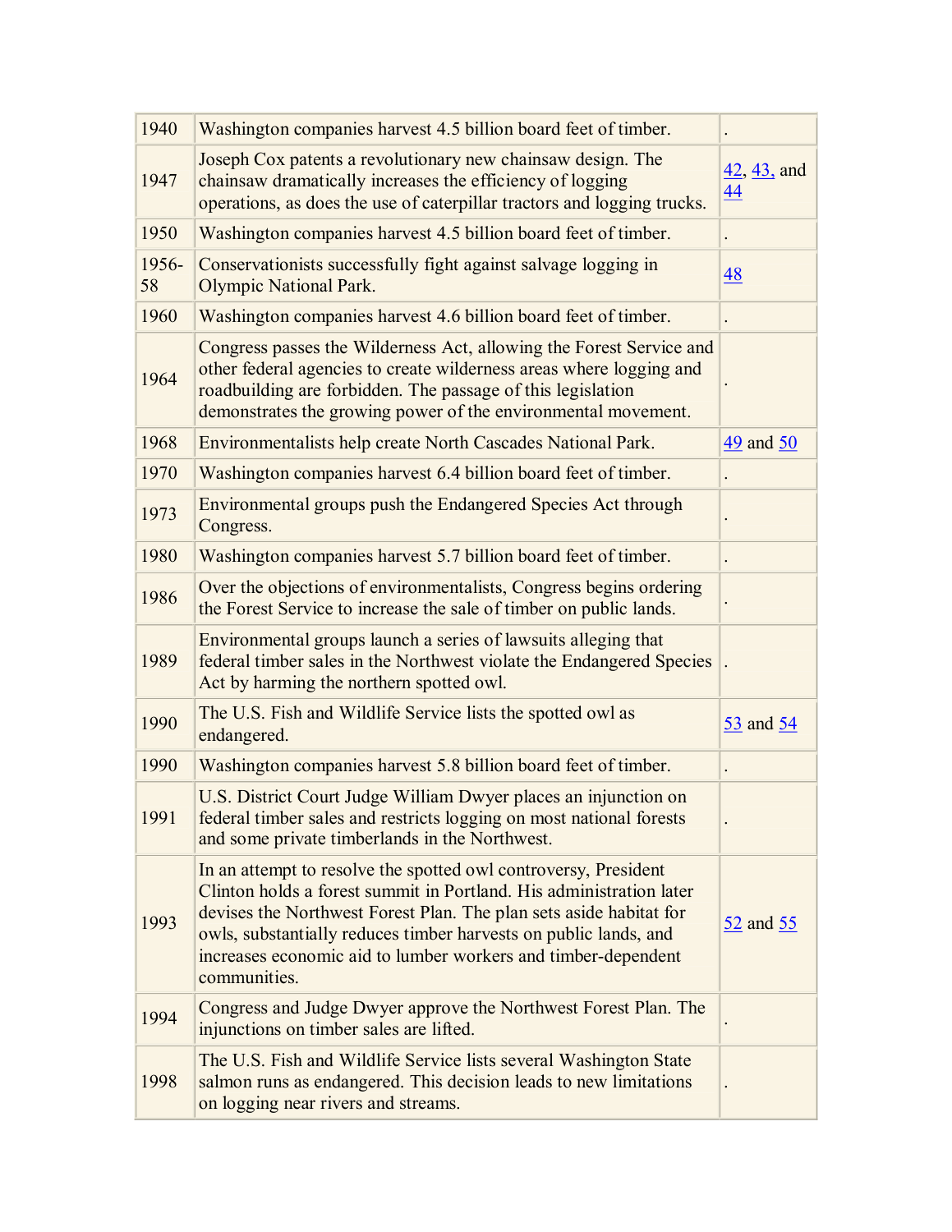| 2000 | Washington companies harvest 4.1 billion board feet of timber. The<br>reduced logging during the 1990s bankrupts many of the state's<br>small mills.                                         |                          |
|------|----------------------------------------------------------------------------------------------------------------------------------------------------------------------------------------------|--------------------------|
| 2001 | President Clinton substantially increases the amount of federal lands<br>where logging and roadbuilding are prohibited. President George W.<br>Bush reverses this policy a few months later. |                          |
| 2002 | President Bush announces a plan to increase salvage logging on<br>federal lands in order to reduce forest fires. Environmental groups<br>object.                                             | $\overline{\phantom{a}}$ |

# **Section IV: Suggested Classroom Activities**

**\_\_\_\_\_\_\_\_\_\_\_\_\_\_\_\_\_\_\_\_\_\_\_\_\_\_\_\_\_\_\_\_\_\_\_\_\_\_\_\_\_\_\_\_\_\_\_\_\_\_\_\_\_\_\_\_\_\_\_\_\_\_\_\_\_\_\_\_\_\_\_\_** 

1) Before exploring the documents, discuss with students how their community is connected to forests. Have their travels brought them to the national parks or national forests? Do they have friends or relatives that work in the forest-products industry? Why is it significant that Washington is known as the "Evergreen State"?

2) Use maps to investigate Washington's forests. Have students look at maps and locate several important places related to the history of the state's forests: Port Blakely, Port Ludlow, Port Gamble, Port Orchard, the Olympic Peninsula, Grays Harbor, Forks, Shelton, Aberdeen, Willapa Bay, Puget Sound, Tacoma, etc. Also have students look at the amounts of land managed by state and federal agencies—the Forest Service, the National Park Service, the Bureau of Indian Affairs, and the State Department of Natural Resources.

3) Have students read the accounts of Washington's forests written by early settlers. How did these individuals react to the region's forests? How accurate were the assessments and predictions made by Ezra Meeker, Asa Mercer, and others?

4) Ask students to roleplay a labor dispute in the early twentieth century. Begin by having students read and discuss documents 20-29, which include letters by lumber executives, cartoons and writings by I.W.W. activists, and investigations of working conditions conducted by government officials. Split the class into three groups: Wobblies, lumber executives, and federal officials. Ask each side to present its opinions about particular labor issues, such as the eight-hour workday, workmen's compensation, living conditions in logging camps, and the ethics of conducting a strike during wartime. Extend the role-play by asking the government group to try to negotiate a compromise between the Wobblies and the executives.

5) Have the class create brochures. Some students could design employment brochures that make working in the woods sound appealing and that describe the skills and duties involved with various logging occupations. Another group could create I.W.W. tracts that detail the evils of the lumber barons and explain the workers' need to organize. Other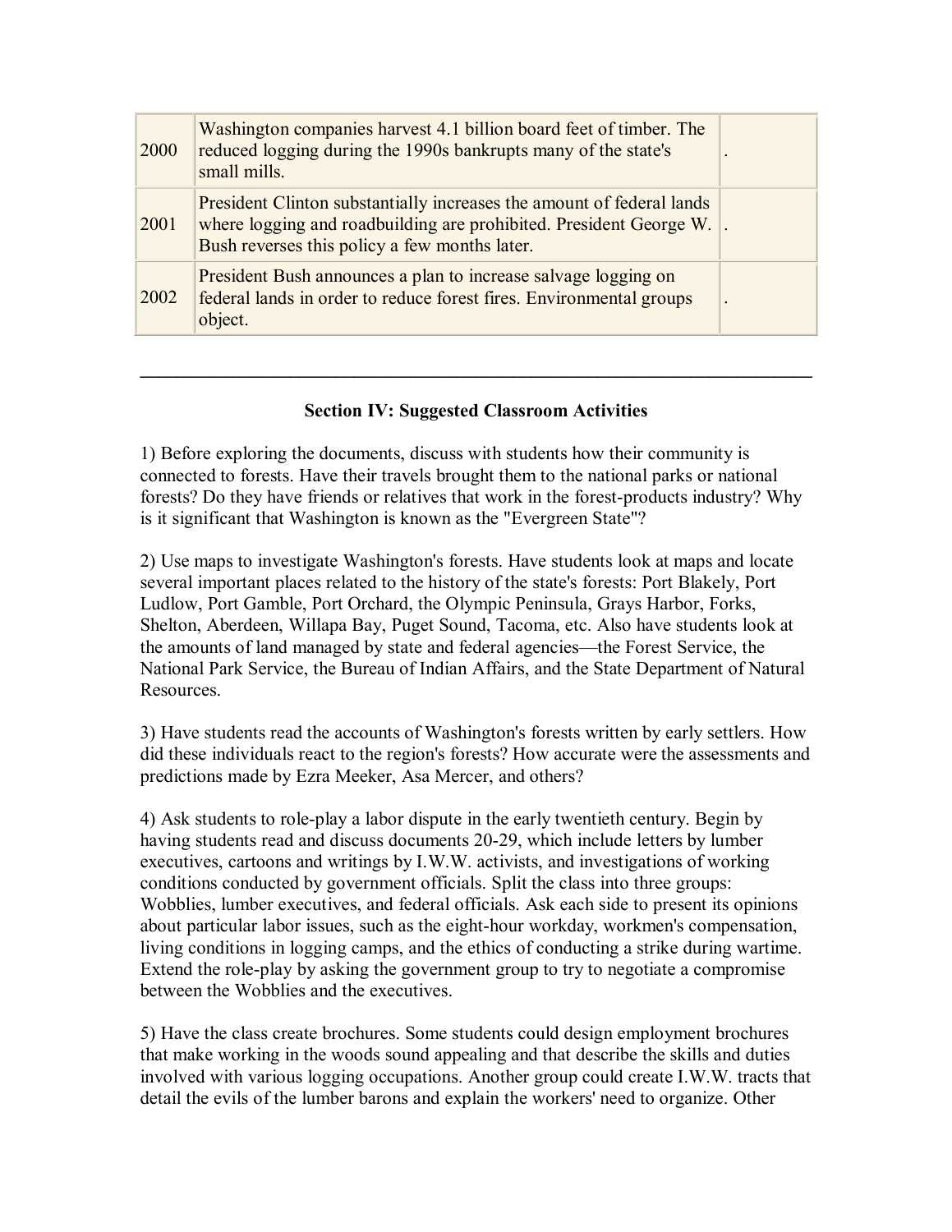students could produce pamphlets for the Washington Department of Labor that promote safety and contain statistics and images about injuries in the timber industry.

6) Organize a debate about the boundaries of Olympic National Park. After the class has read the documents about the creation of the park, split the students into two large groups—advocates of a large park and proponents of a small park. Have each group determine their arguments and choose three or four students to speak on their side's behalf. After the debate is over, have the entire class vote on a resolution to create a big park. Discuss the results of the debate and the rationales of the two sides.

7) Assign a research project. Have each student choose a significant event, person, occupation (such as whistle punk or rigger), or piece of equipment (like the donkey engine, chainsaw, or caterpillar tractor) in Washington's forest history. Encourage students to use oral history interviews and photographs as some of the sources for their research. Students could write a research paper and/or present their findings to the class orally.

8) Lead a discussion about images as historical sources. Consider presenting the images in the document collection as a slideshow. What can photos and cartoons tell us about the history of Washington's forests? How has logging technology changed over time and how have these changes impacted the forests? Is it more powerful (and more informative) to read descriptions of logging camps or to see pictures of these camps? How can we use political cartoons as historical sources? What do these cartoons tell us about the beliefs and values of the people and groups that created them?

9) Using the documents or outside research as a guide, have students write imaginary letters, diary entries, or poetry based on the experiences of someone working in a logging camp or living in a mill town.

10) Stage a mock hearing about the old-growth forest controversy and President Clinton's Northwest Forest Plan. First, have the class examine the documents about the old-growth dispute. Assign each student a role to play—logger, millworker, scientist, environmentalist, Forest Service employee, lumber executive, U.S. Senator, etc. Have students prepare a statement to give at the hearing. After the hearing is over, discuss the different perspectives that were brought forth. Consider following up by asking students to write an essay analyzing the strengths and weaknesses of the positions taken by the character that they played.

# **Section V. Outside the Classroom: A Bibliography of Additional Resources**

 $\mathcal{L}_\text{G}$  , and the contribution of the contribution of the contribution of the contribution of the contribution of the contribution of the contribution of the contribution of the contribution of the contribution of t

The materials in this packet can stand alone, but they can also be used fruitfully in conjunction with books, videos, and field trips. Teachers can use the resources in this bibliography either to expand upon this packet or to study a particular topic in greater depth.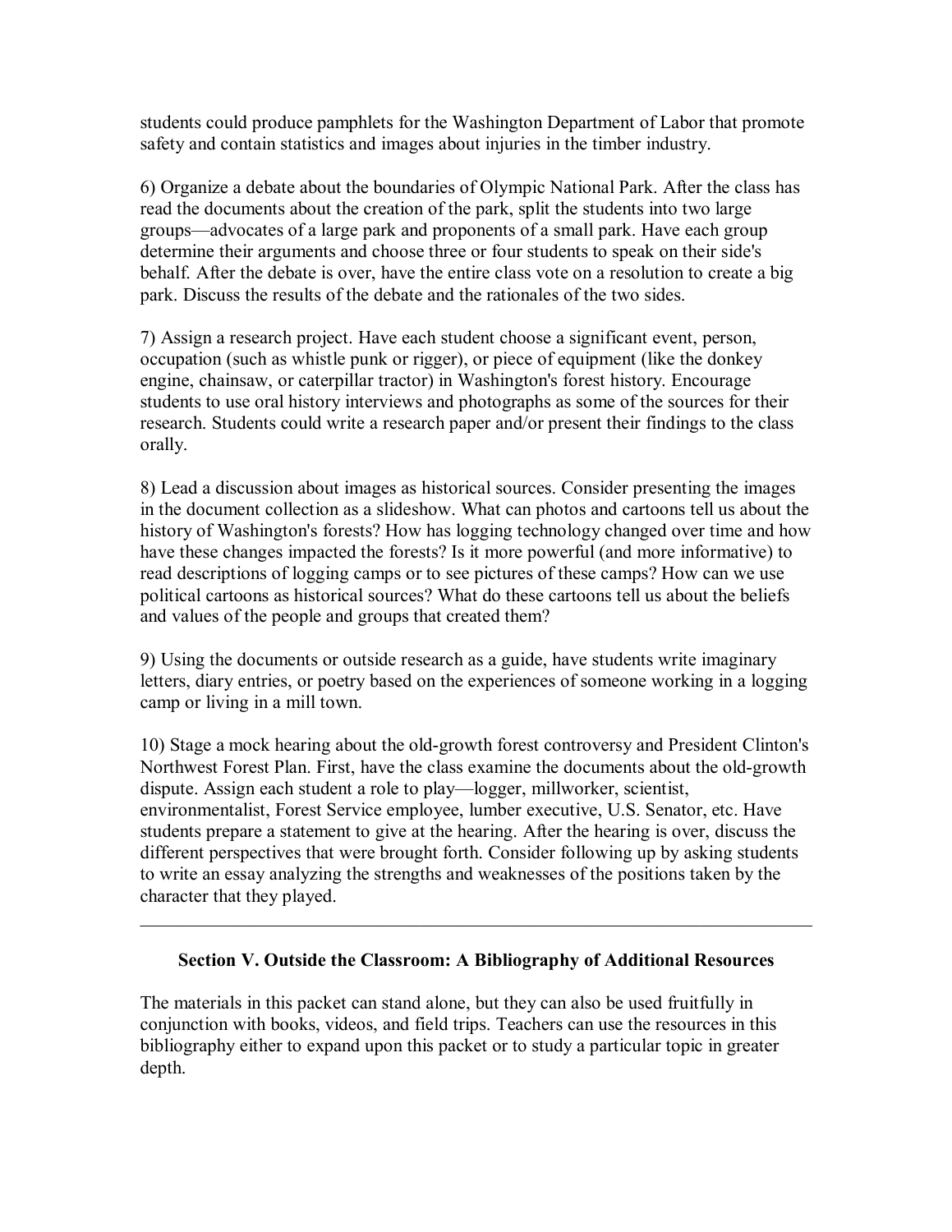### **A. Books**

High school students writing research papers could find these books to be useful, but the texts are probably too advanced for most middle school students. However, selected excerpts from Dietrich's, Morgan's, or Holbrook's books could be used in the middle school classroom.

Clark, Norman. Mill Town: A Social History of Everett, Washington, from Its Earliest Beginnings on the Shores of Puget Sound to the Tragic and Infamous Event Known as the Everett Massacre. Seattle: University of Washington Press, 1972.

A community study of Everett, Washington, focusing on the logging industry, the influence of railroad magnate James J. Hill, and the Everett Massacre of 1916.

Coman, Edwin and Helen Gibbs. Time, Tide, and Timber: A Century of Pope & Talbot. Stanford: Stanford University Press, 1949.

A very well-researched, though somewhat dated, history of the Pope & Talbot Lumber Company.

Cox, Thomas. Mills and Markets: A History of the Pacific Coast Lumber Industry to 1900. Seattle: University of Washington Press, 1974.

A business history of the coastal lumber industry extending from Humboldt Bay in northern California to Puget Sound. Cox focuses on the economic aspects of the lumber industry, exploring the influence of markets and management.

Dietrich, William. The Final Forest: The Battle for the Last Great Trees of the Pacific Northwest. New York: Penguin Books, 1992.

Written by a journalist who covered environmental issues for the Seattle Times, this is an excellent exploration of the controversy over the Olympic Peninsula's old-growth forests. Dietrich examines the battle from the perspectives of several individuals and groups—including loggers, scientists, and environmentalists who have a vested interest in the future of the forests.

Ficken, Robert E. The Forested Land: A History of Lumbering in Western Washington. Seattle: University of Washington Press, 1987.

An informative history of the lumber industry in Western Washington prior to World War II. Ficken focuses primarily on the lumber companies and their executives.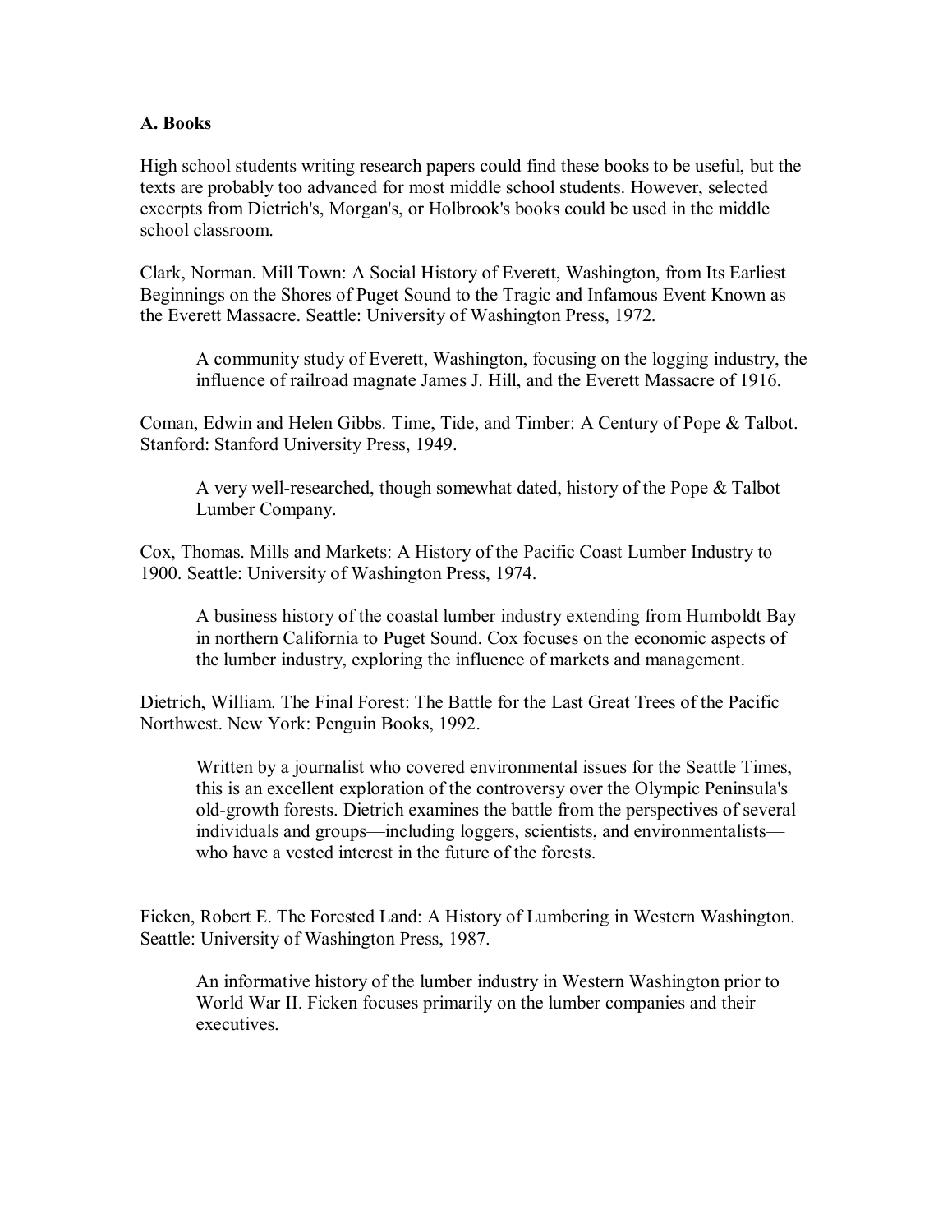Ficken, Robert E. "Washington's Forests." In Richard C. Davis, ed. Encyclopedia of American Forest and Conservation History. New York: Free Press, 1983.

This essay provides a concise summary of Washington's forests, detailing the tree species found in the state, offering a general overview of the lumber industry, and furnishing information about state and federal control of forest lands.

Hidy, Ralph, Frank Hill, and Allan Nevins. Timber and Men: The Weyerhaeuser Story. New York: Macmillan, 1963.

A general history of the Weyerhaeuser Lumber Company.

Hirt, Paul. A Conspiracy of Optimism: Management of the National Forests since World War II. Lincoln: University of Nebraska Press, 1994.

According to Hirt, the postwar period ushered in an era of Forest Service management that emphasized intensive logging. Hirt describes how the Forest Service's optimism about timber supplies and the ability of science and technology to increase harvests precipitated unsustainable logging practices.

Holbrook, Stewart. Green Commonwealth: A Narrative of the Past and a Look at the Future of One Forest Products Community. Seattle: Dogwood Press, 1945.

A history of the Simpson Timber Company and its impacts on the community of Shelton, Washington. The book is well written and quite accessible, but it unabashedly celebrates the company it studies.

Hyman, Harold. Soldiers and Spruce: Origins of the Loyal Legion of Loggers and Lumbermen. Los Angeles: Institute of Industrial Relations, University of California, 1963.

A study of the Loyal Legion of Loggers and Lumbermen and the Spruce Production Division during World War I.

Lien, Carsten. Olympic Battleground: The Power Politics of Timber Preservation. San Francisco: Sierra Club Books, 1991.

A politically charged study of Olympic National Forest and Olympic National Park. Lien, an ardent environmentalist, examines how the preservation of the Olympics has been threatened on various fronts.

McClelland, John M. Wobbly War: The Centralia Story. Tacoma: Washington State Historical Society, 1987.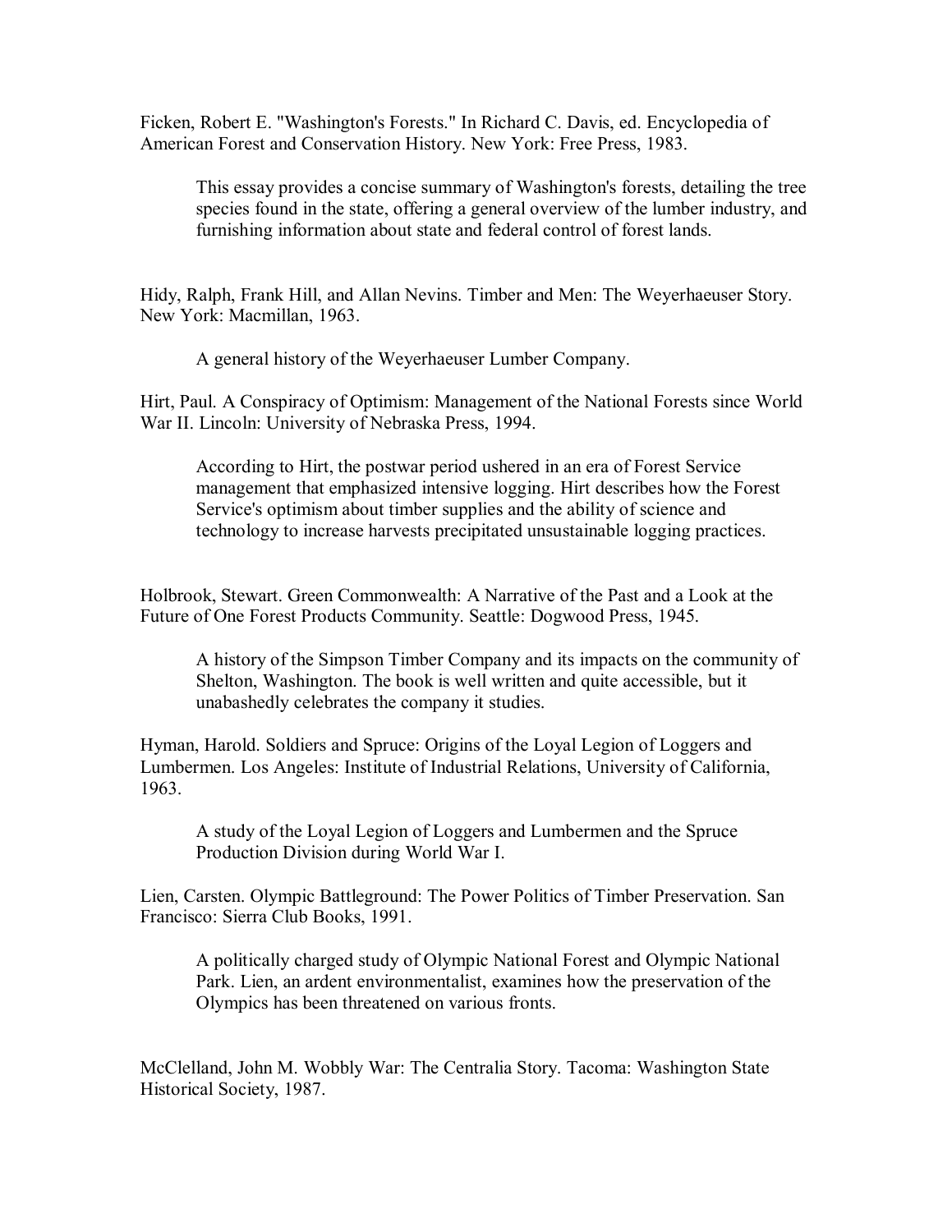McClelland describes the Centralia Massacre of 1919 and provides information about the lumber industry, working conditions, and labor organizing in the 1910s.

Morgan, Murray. The Mill on the Boot: The Story of the St. Paul & Tacoma Lumber Company. Seattle: University of Washington Press, 1982.

A well-written general history of the St. Paul & Tacoma Lumber Company.

Morgan, Murray. The Last Wilderness. Seattle: University of Washington Press, 1955.

This history of the Olympic Peninsula describes several chapters of the area's past, including the establishment of important mills at Port Blakely and Shelton and the creation of Olympic National Park.

Price, Andrew. Port Blakely: The Community Captain Renton Built. Seattle: [City of] Port Blakely, 1990.

A local history of Port Blakely and its founder, Captain William Renton, a pioneer in Washington's lumber industry.

Prouty, Andrew Mason. More Deadly Than War! Pacific Coast Logging, 1827-1981. New York: Garland Publishing, 1985.

This history of Pacific Coast logging focuses on the evolution of various logging technologies, logging professions, and the occupational hazards associated with lumbering.

Pyle, Robert. Wintergreen: Rambles in a Ravaged Land. New York: Scribner, 1986.

An exploration of the Willapa Hills of southwestern Washington, the impact of forestry on this area's land and wildlife, and an assessment of the area's future. Pyle is sympathetic toward this timber-dependent region, but he does not condone the clearcutting practices of its logging companies.

Tyler, Robert L. Rebels of the Woods: The I.W.W. in the Pacific Northwest. Eugene: University of Oregon Press, 1967.

An overview of the Wobblies' organizing efforts in the Northwest, particularly in the lumber industry during the early twentieth century.

White, Richard. Land Use, Environment, and Social Change: The Shaping of Island County, Washington. Seattle: University of Washington Press, 1980.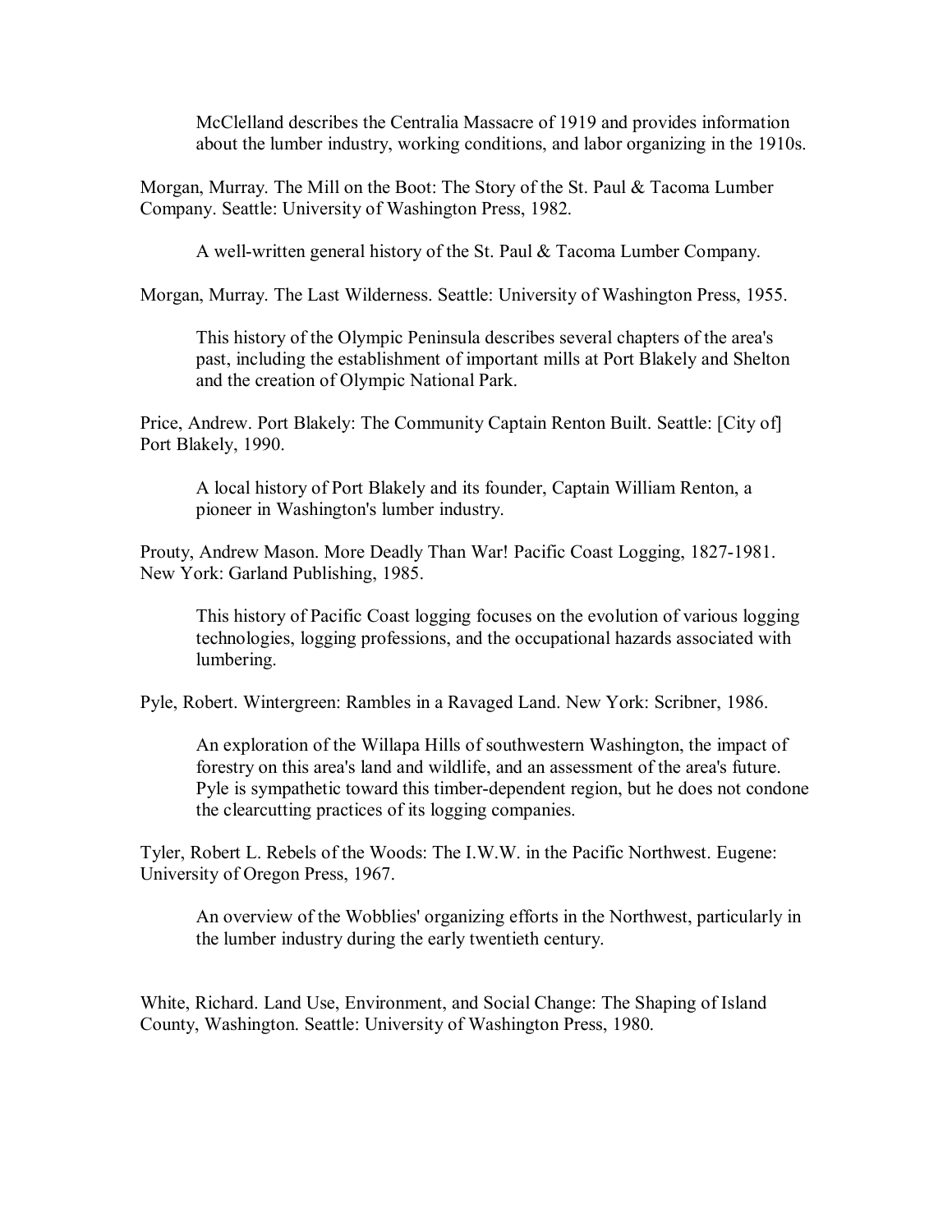An environmental history of Whidbey and Camano Islands. White explores how social change intersected with environmental change, examining the processes by which humans shaped the islands, including their forests.

Williams, Michael. Americans and Their Forests: A Historical Geography. New York: Cambridge University Press, 1989.

A sweeping overview of American forest history from before the arrival of Europeans to the late twentieth century. Williams provides a broad, national context from which to explore Washington's forest history.

# **B. Videos**

Videos offer another way for students to engage the history of forests and logging. All of the following films are suitable for middle school and high school audiences. Some of the videos may be difficult to obtain for classroom use. The University of Washington libraries own all these films, but they do not lend them out via interlibrary loan. People with UW borrowing privileges may check them out, and members of the general public can view them inside the UW libraries. In addition, the University of Washington Educational Media Collection rents some of these films to schools; they charge \$16 to rent most VHS tapes and \$46 for most 16-mm movies. For more details, visit www.css.washington.edu/emc/index.php.

Ancient Forests: Rage Over Trees. Directed by James Lipscomb. Produced by the National Audubon Society, Turner Broadcasting Systems, and WETA Television, Washington, D.C., 1990. 60 minutes.

Examines the struggle between logging companies and environmental organizations over the Pacific Northwest's old-growth forests. Though fairly sympathetic to loggers, the film takes the environmentalists' point of view.

Critical Habitat. Produced and directed by Alan Honick. Broadcast by KCTS Television, Seattle, 1994. 90 minutes.

Explores the battle over the preservation of old-growth forests on the West Coast. The film attempts to be balanced, presenting environmentalists' and timber interests' points of view.

Forest Wars. Directed by Roger Brown and Nicolas Brown. Produced for the Earth Vision Institute by Summit Films, 1996. 72 minutes.

Examines the dilemma of sustaining American forests and the U.S. wood products industry that relies on them. The film is critical of environmentalists and sympathetic to timber-dependent communities.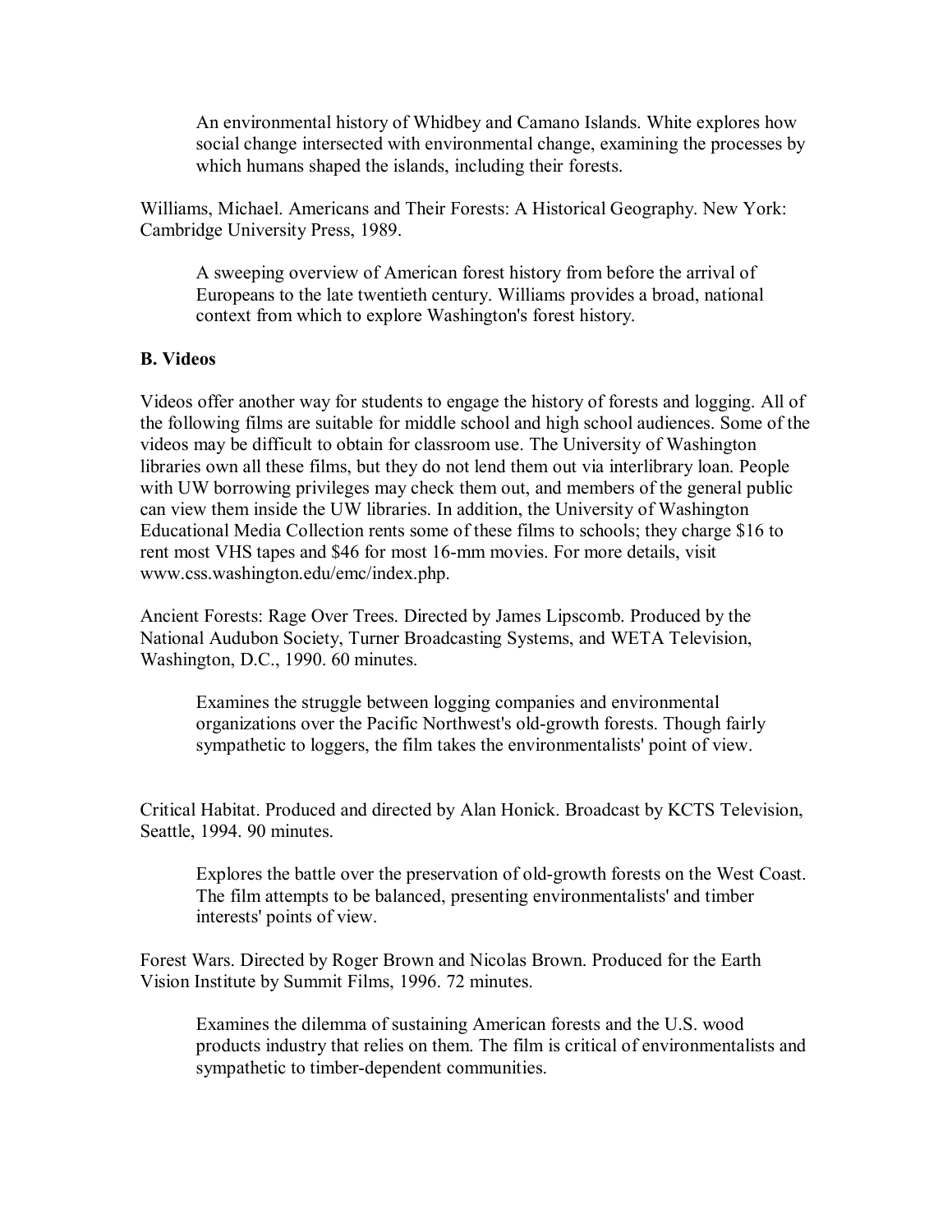Gloom and Doom or Opportunity? Forestry and Wood Products in the Northwest. Directed by Con Schallau. Produced by the Communication Media Center, Oregon State University, Corvallis. 1985. 15 minutes.

In its own words, this film aims to present "statistics that support the hypothesis that the timber industry in the Northwest will be viable in future, not a dead end as predicted in the news media."

The God Squad and the Case of the Spotted Owl. Directed by Emily Hart. Bullfrog Films, Oley, Pennsylvania, 2001. 57 minutes.

A documentary focusing on the Endangered Species Committee proceedings about the Northern Spotted Owl and proposed federal timber sales in southwest Oregon, presented through interviews with participants in the dispute. This controversy was a microcosm of the larger debate concerning the fate of the Pacific Northwest's old-growth forests.

Natural Timber Country. Produced and directed by Ron Finne, 1973. 52 minutes.

A very interesting documentary about the history of logging in the Pacific Northwest. The film relies on interviews with retired loggers and archival footage of logging operations. It documents the transition from bull teams to donkey engines to modern power equipment. The film allows students to see equipment like donkey engines in action and to hear loggers lament the loss of the huge trees that they cut down.

Strong Stand. Produced for the Washington State Department of Natural Resources by Eagle Productions, Olympia, 1991. 14 minutes.

Describes the problems of forest management and the role of the Washington State Department of Natural Resources.

Wilderness: The Last Stand. A film by Ken Bailey, Nathaniel Kahn, Miranda Smith, and David Zieff. Miranda Smith Productions. Distributed by the Video Project, Oakland, California, 1993. 53 minutes.

Susan Sarandon narrates this documentary about the conflict over preserving oldgrowth forests. The film presents a wide range of opinions through interviews, but it primarily sympathizes with environmentalists.

### **C. Internet Resources**

American Forests: www.americanforests.org Forest History Society: http://www.foresthistory.org/ Mount Rainier National Park: www.nps.gov/mora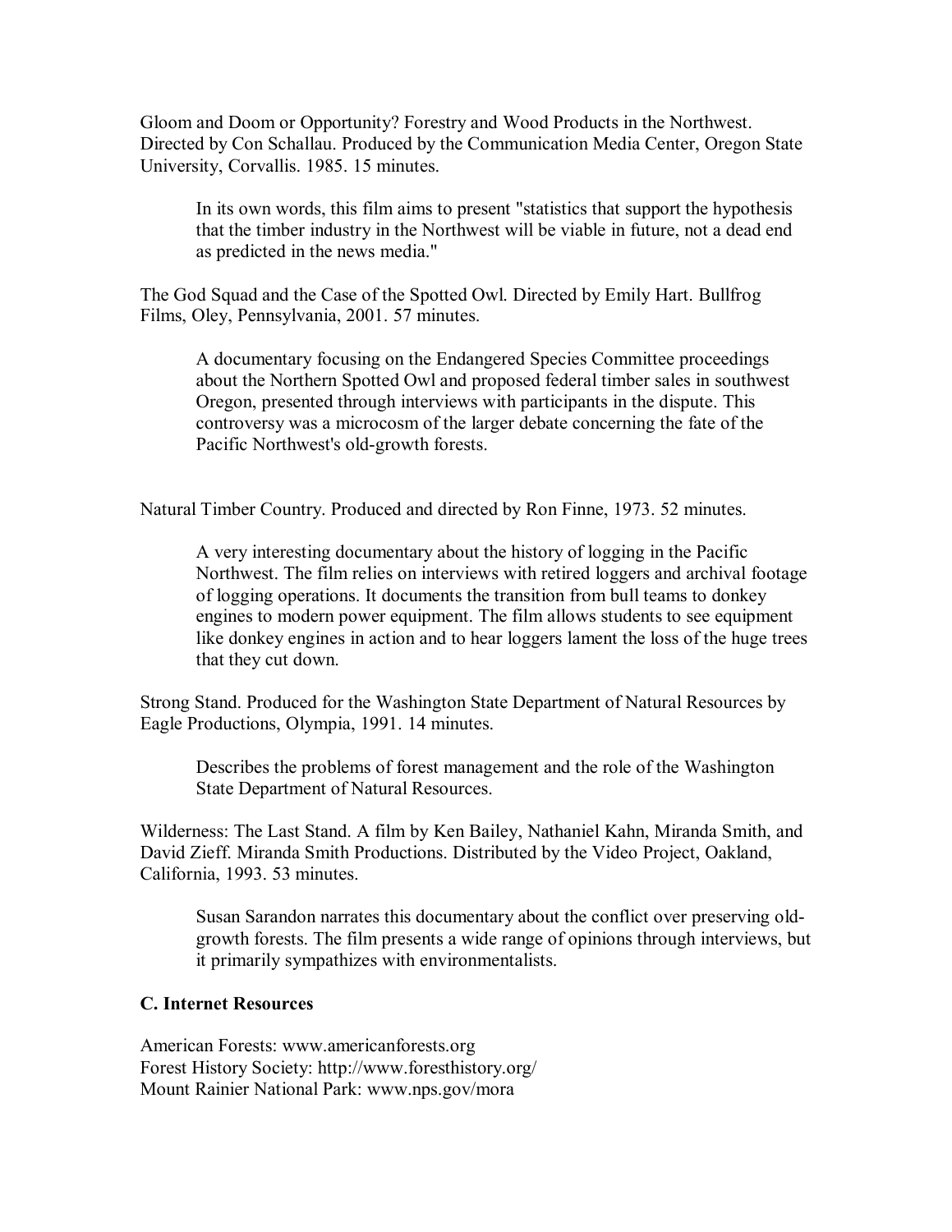Mountaineers: www.mountaineers.org North Cascades National Park: www.nps.gov/noca Northwest Forest Plan: www.or.blm.gov/ForestPlan/NWFPTitl.htm Olympic National Park: www.nps.gov/olym Sierra Club: www.sierraclub.org United States Forest Service, Pacific Northwest Region: www.fs.fed.us/r6 University of Washington College of Forest Resources: www.cfr.washington.edu Washington Contract Loggers Association: www.loggers.com Washington Forest Protection Association: www.forestsandfish.com Washington State Department of Natural Resources: www.dnr.wa.gov Washington State Society of American Foresters: www.forestry.org Washington State University Natural Resource Sciences Cooperative Extension: ext.nrs.wsu.edu Weyerhaeuser: www.weyerhaeuser.com

# **D. Field Trips**

A well-planned field trip can be an excellent way to get students thinking about history. Visits to historical sites or museums allow students to see with their own eyes how the past has shaped the present. All of the following institutions offer guided group tours of their facilities.

# **Charles Lathrop Pack Experimental and Demonstration Forest**

Part of the University of Washington's College of Forest Resources, Pack Forest occupies 4,200 acres in Eatonville. It is the site of the UW's work in forest management and forest engineering. Pack Forest offers several interpretive trails that take visitors through a working forest.

9010 453rd Street East Eatonville, WA 98328 (206) 6854485 (toll free from Seattle) (253) 5524485 (toll free from Tacoma)  $(360)$  832-6534 (from other locales) www.packforest.org

# **Cedar River Watershed**

Field trips to the Cedar River Watershed provide information and activities about watersheds, the water cycle, cultural history, erosion, and forestry.

 $(206)$  233-1515

Virtual tour of the Cedar River Watershed. www.cityofseattle.net/util/cedarwatershed/tours.htm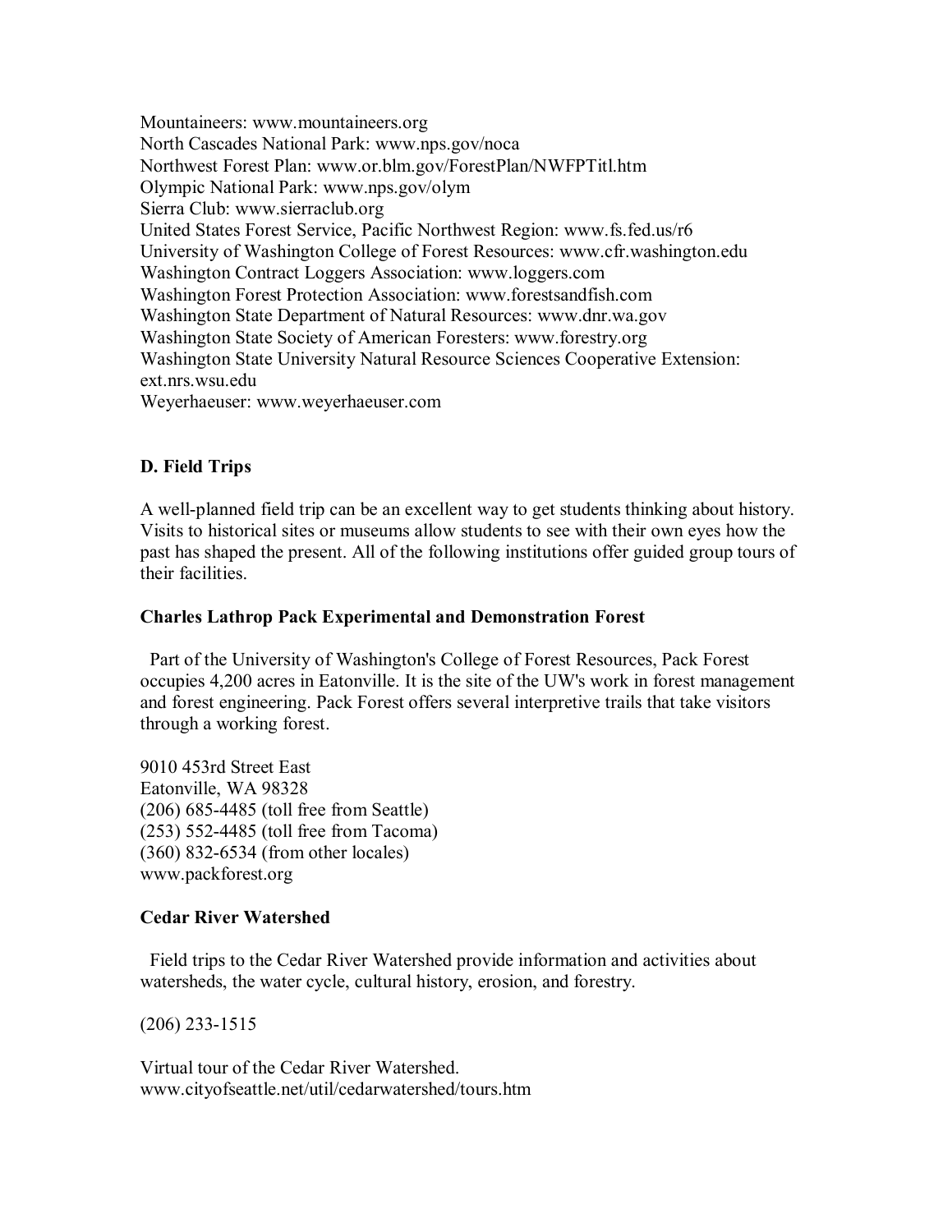### **The Bloedel Reserve**

Formerly the home of Prentice Bloedel, a Northwest timber baron, the Bloedel Reserve is now an arboretum and natural reserve, occupying 150 acres on north Bainbridge Island. Eighty-four acres of the reserve are second-growth forest.

7571 NE Dolphin Drive Bainbridge Island, WA 98110  $(206)$  842-7631 www.bloedelreserve.org

### **Camp Six Logging Museum**

Located in Tacoma's Point Defiance Park, this museum is a replica of an earlytwentieth-century logging camp. It also contains a restored logging locomotive, a donkey engine, and other artifacts from the logging industry.

 $(253)$  752-0047 www.camp-6-museum.org/c6.html

Washington State History Museum

This museum contains paintings, artifacts, and other materials related to the history of Washington's forests and the logging industry. In 2001 the museum opened a history lab with several interactive exhibits designed for middle school students.

1911 Pacific Avenue Tacoma, WA 98403  $(253)$  272-3500 www.wshs.org

# **Port Gamble Historic Museum**

Port Gamble was a company town for Pope & Talbot's Puget Mill Company. After the mill closed in 1995, the old buildings were preserved, and the whole town was declared a National Historic Landmark. The Port Gamble Historic Museum displays heirlooms, artifacts, and photographs from the community's past. Group tours of the town and its museum are available by appointment.

PO Box 85 Port Gamble, WA 98354  $(360)$  297-8074 http://www.portgamble.com